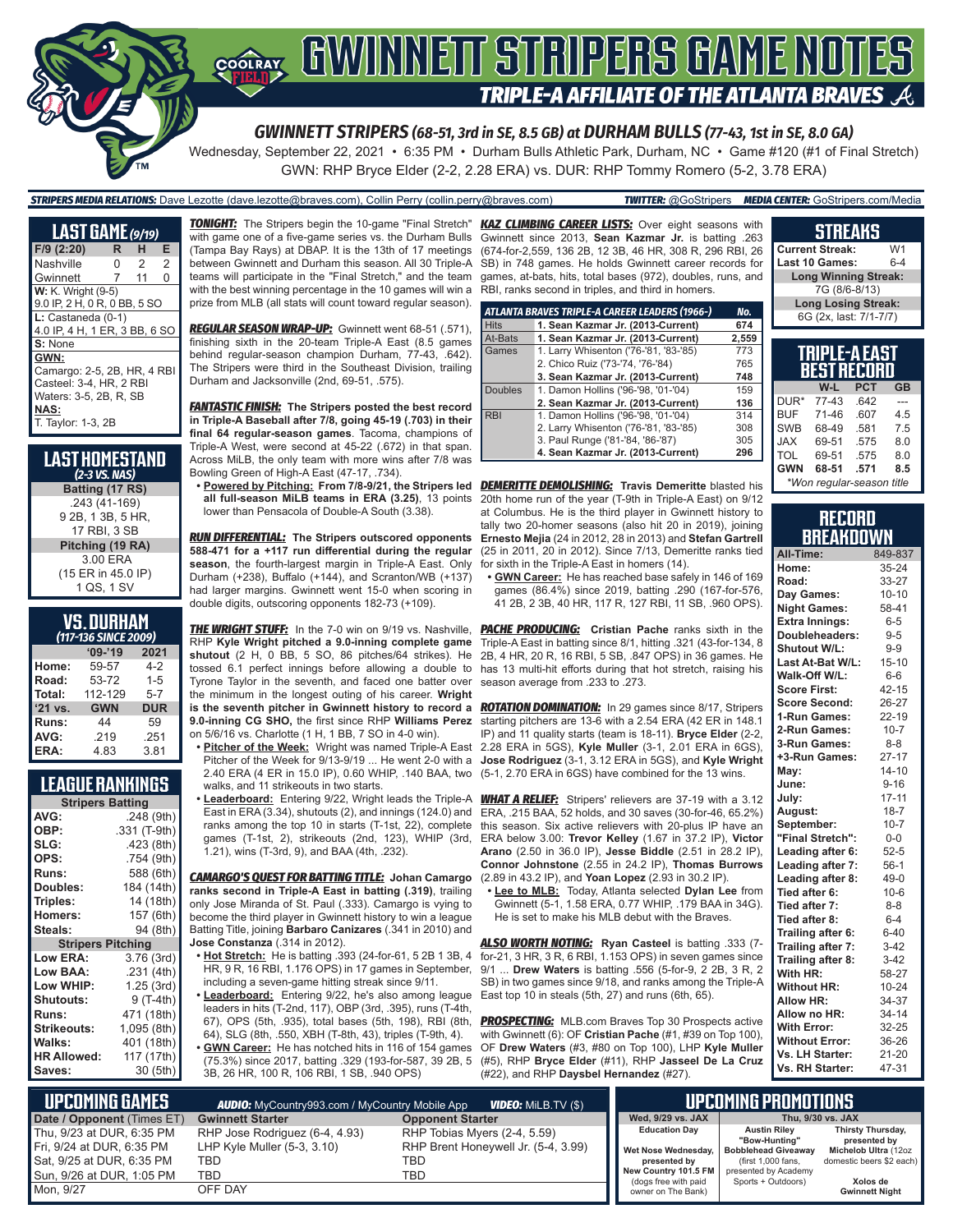

#### *WEDNESDAY, SEPTEMBER 22, 2021 AT DURHAM*

### **MANAGER MATT TUIASOSOPO**

**Matt Tuiasosopo** is in his first season as Gwinnett manager and his third season as a coach in the Atlanta Braves organization in 2021. He was named the seventh manager in team history on 3/30/21. Tuiasosopo is both the youngest manager in team history (turned 35 on 5/10) and the first former Gwinnett player to manage the club (hit .221 with 19 HR, 73 RBI in 178 games from 2016-17).

Tuiasosopo made his managerial debut in 2019 with Class-A Rome, leading the club to a 65-74 record and earning Atlanta's Bobby Cox Award for minor league manager of the year. He was set to return to Rome in 2020, but was reassigned to the Braves Alternate Training Site at Coolray Field once the MiLB season was canceled.

| Tuiasosopo's Managerial Career | Games | W-L     | <b>PCT</b> | <b>Plavoffs</b> |
|--------------------------------|-------|---------|------------|-----------------|
| With Gwinnett (1 Season):      | 119   | 68-51   | .571       |                 |
| MiLB Career (2 Seasons):       | 257   | 133-124 | .518       |                 |

*All staff bios available in the 2021 Stripers Media Guide*

|                            | EJECTIONS (4)            |                         |
|----------------------------|--------------------------|-------------------------|
| Player/Coach               | Date/Inning              | <b>Umpire</b>           |
| <b>Ryan Goins</b>          | 5/25 vs. MEM, 7th Inning | <b>HP Clint Vondrak</b> |
| <b>MGR Matt Tuiasosopo</b> | 6/3 vs. JAX, 8th Inning  | <b>HP Alex Tosi</b>     |
| <b>Travis Snider</b>       | 7/30 at MEM, 8th Inning  | HP John Bacon           |
| <b>Ryan Casteel</b>        | 8/17 at LOU, 3rd Inning  | 1B Charlie Ramos        |

|                               |     |                | TEAM DEFENSE (4TH IN TRIPLE-A EAST)    |            |            |                                                                |           |
|-------------------------------|-----|----------------|----------------------------------------|------------|------------|----------------------------------------------------------------|-----------|
| <b>PCT</b>                    | G   | ТC             | <b>PO</b>                              | A          | Е          | <b>DP</b>                                                      | <b>TP</b> |
| .983                          | 119 | 4240           | 3088                                   | 1081       | 71         | 112                                                            |           |
| <b>Catchers</b>               |     | <b>SB</b>      | <b>CS</b>                              | <b>ATT</b> | <b>PCT</b> | <b>PB</b>                                                      | W-L       |
| Casteel, Ryan                 |     | 4              | O                                      | 4          | .000       |                                                                | $1 - 2$   |
| Contreras, William            |     | 21             | $\mathfrak{p}$                         | 23         | .087       | 5                                                              | $23-6$    |
| d'Arnaud. Travis              |     | $\mathfrak{p}$ | $\overline{2}$                         | 4          | .500       | U                                                              | $5 - 1$   |
| Jackson, Alex                 |     | 10             | 4                                      | 14         | .286       |                                                                | $11 - 12$ |
| Lucroy, Jonathan              |     | 18             | 5                                      | 23         | .217       |                                                                | $8 - 15$  |
| Martinez. Carlos              |     | 3              | 0                                      | 3          | .000       |                                                                | $2 - 1$   |
| Morales, Jonathan             |     | 16             |                                        | 23         | .304       | 3                                                              | $17 - 14$ |
| Tromp, Chadwick               |     | 0              | U                                      | 0          | ---        | U                                                              | $0 - 0$   |
| Total:                        |     | 74             | 20                                     | 94         | .213       | 11                                                             | 67-51     |
| <b>Outfield Assists (28):</b> |     |                | Almonte (1), Inciarte (1), Rosario (1) |            |            | Waters (11), Demeritte (5), Ervin (5), Pache (2), Sanchez (2), |           |
| Pitcher Pickoffs (5):         |     |                | Kingham (2), Muller (2), Y. Lopez (1)  |            |            |                                                                |           |
| <b>Catcher Pickoffs (3):</b>  |     |                | Casteel (1), Jackson (1), Morales (1)  |            |            |                                                                |           |

## **STARTS**

|     | <b>By Batting Order</b>                                                                                                                                                                         |
|-----|-------------------------------------------------------------------------------------------------------------------------------------------------------------------------------------------------|
| 1:  | Waters (82), Pache (22), Inciarte (6), Arcia (5), Almonte (1), Ervin (1), Gore (1),<br>Sanchez (1)                                                                                              |
| 2:  | Pache (42), Kipnis (25), Arcia (18), Rosario (11), Goins (9), Demeritte (4), Waters (3),<br>Sanchez (2), Almonte (1), Camargo (1), Ervin (1), Gore (1), Heredia (1)                             |
| 3:  | Arcia (49), Camargo (40), Kipnis (12), d'Arnaud (6), Demeritte (4), Jackson (3),<br>Lucroy (3), Contreras (2)                                                                                   |
| 4:  | Camargo (54), Demeritte (20), Jackson (17), Contreras (6), Kipnis (6), Lucroy (5),<br>Almonte (3), Casteel (3), Franco (2), Rosario (2), Kazmar Jr. (1)                                         |
| 5:  | Contreras (29), Demeritte (14), Kazmar Jr. (13), Lucroy (13), Goins (12), Kipnis (11),<br>Almonte (8), Jackson (8), Camargo (3), Casteel (2), Sanchez (2), Snider (2),<br>Franco (1), Ervin (1) |
| 6:  | Goins (28), Kazmar Jr. (17), Demeritte (13), Casteel (12), Ervin (9), Snider (8),<br>Pache (7), Sanchez (7), Lucroy (5), Waters (5), Almonte (4), Contreras (3), Jackson (1)                    |
| 7:  | Ervin (23), Kazmar Jr. (21), Goins (18), Sanchez (18), Snider (13), Casteel (7),<br>Pache (6), Demeritte (5), Morales (4), Waters (3), Almonte (1)                                              |
| 8:  | Sanchez (34), Morales (22), Ervin (16), Kazmar Jr. (12), Snider (10), Goins (8),<br>Gore (8), Casteel (5), Unroe (2), Brugman (1), Martinez (1)                                                 |
| 9:  | Starting Pitchers (71), Morales (14), Sanchez (13), Gore (6), Ervin (4), Snider (4),<br>Casteel (2), Kazmar Jr. (2), Martinez (2), Unroe (1)                                                    |
|     | <b>By Position</b>                                                                                                                                                                              |
| C:  | Morales (31), Contreras (29), Jackson (23), Lucroy (23), d'Arnaud (6), Casteel (4),<br>Martinez (3)                                                                                             |
| 1B: | Camargo (56), Casteel (25), Snider (14), Kazmar Jr. (9), Morales (6), Franco (3),<br>Lucroy (2), Unroe (2), Demeritte (1), Goins (1)                                                            |
| 2B: | Kipnis (44), Sanchez (26), Goins (25), Kazmar Jr. (21), Arcia (1), Morales (1), Unroe (1)                                                                                                       |
| 3B: | Camargo (39), Kazmar Jr. (33), Sanchez (28), Goins (14), Arcia (3), Morales (2)                                                                                                                 |
| SS: | Arcia (63), Goins (35), Sanchez (19), Camargo (1), Kazmar Jr. (1)                                                                                                                               |
| LF: | Waters (40), Ervin (27), Gore (16), Almonte (9), Snider (7), Demeritte (6), Kipnis (5),                                                                                                         |
| CF: | Arcia (4), Rosario (3), Heredia (1), Sanchez (1)<br>Pache (70), Waters (32), Ervin (6), Rosario (6), Inciarte (5)                                                                               |
| RF: | Demeritte (48), Ervin (21), Waters (21), Snider (11), Almonte (8), Pache (4),                                                                                                                   |
|     | Sanchez (3), Rosario (2), Camargo (1)                                                                                                                                                           |
| DH: | Contreras (11), Jackson (6), Demeritte (5), Kipnis (5), Snider (5), Pache (3), Casteel (2),                                                                                                     |
|     | Kazmar Jr. (2), Rosario (2), Almonte (1), Arcia (1), Brugman (1), Camargo (1), Ervin (1),                                                                                                       |
|     | Inciarte (1), Lucroy (1)                                                                                                                                                                        |

|               | <b>VS. 2021 OPPONENTS</b>                                                  |          |           |               |         |          |          |  |  |  |  |  |  |  |  |
|---------------|----------------------------------------------------------------------------|----------|-----------|---------------|---------|----------|----------|--|--|--|--|--|--|--|--|
|               | <b>Total</b><br><b>Road</b><br><b>Total</b><br>Home<br><b>Road</b><br>Home |          |           |               |         |          |          |  |  |  |  |  |  |  |  |
| <b>CLT</b>    | $5 - 1$                                                                    | $11 - 1$ | $16 - 2$  | COL           | $---$   | $5-1$    | $5 - 1$  |  |  |  |  |  |  |  |  |
| <b>DUR</b>    | $4 - 2$                                                                    | $1 - 5$  | $5 - 7$   | LOU           | $4 - 2$ | $5 - 1$  | $9 - 3$  |  |  |  |  |  |  |  |  |
| <b>JAX</b>    | $1 - 5$                                                                    | $- - -$  | $1 - 5$   | <b>MW DIV</b> | $4 - 2$ | $10 - 2$ | $14 - 4$ |  |  |  |  |  |  |  |  |
| <b>MEM</b>    | $8 - 4$                                                                    | $7-5$    | $15-9$    |               |         |          |          |  |  |  |  |  |  |  |  |
| <b>NAS</b>    | $8 - 9$                                                                    | $3-9$    | $11 - 18$ |               |         |          |          |  |  |  |  |  |  |  |  |
| <b>NOR</b>    | $5 - 1$                                                                    | $1 - 5$  | $6-6$     |               |         |          |          |  |  |  |  |  |  |  |  |
| <b>SE DIV</b> | $31 - 22$                                                                  | 23-25    | 54-47     |               |         |          |          |  |  |  |  |  |  |  |  |

### **LAST AT-BAT WINS** *(15)*

The Stripers are 15-10 (.600) in games decided in the last at-bat in 2021.

| Date/Opponent        | <b>Score</b> | Game-Winning Play (*=Walk-Off)           |
|----------------------|--------------|------------------------------------------|
| 5/4 at Charlotte     | 10-9 (12th)  | Almonte scores on E4 (Reynolds)          |
| 5/9 at Charlotte     | 12-9 (10th)  | Camargo RBI single                       |
| 5/14 vs. Louisville  | $2-1$ (8th)  | Arcia solo HR                            |
| 5/16 vs. Louisville  | 5-4 (9th)    | Arcia walk-off solo HR*                  |
| 5/25 vs. Memphis     | $2-1$ (9th)  | Kazmar walk-off single*                  |
| 6/9-G2 at Memphis    | $3-1$ (8th)  | Waters RBI single                        |
| 6/18 vs. Nashville   | 8-7 (10th)   | Arcia scores on E4 (Hiura on Lucroy FC)* |
| 6/30 at Durham       | $2-1$ (9th)  | Pache RBI single                         |
| 7/18 at Charlotte    | 13-12 (9th)  | Contreras RBI double                     |
| 8/1 at Memphis       | $4-2$ (9th)  | Ervin RBI single                         |
| 8/6 vs. Charlotte    | 4-3 (11th)   | Morales walk-off single*                 |
| 8/8-G1 vs. Charlotte | $4-3(7th)$   | d'Arnaud walk-off single*                |
| 8/11-G1 vs. Durham   | $4-3(7th)$   | Pache walk-off single*                   |
| 8/24 at Nashville    | $3-1$ (9th)  | Rosario solo HR                          |
| 8/25 at Nashville    | 5-4 (10th)   | Contreras RBI single                     |
|                      |              |                                          |

## **GWINNETT PLAYERS USED** *(62 IN 2021)*

Anderson, Ian Arano, Victor Biddle, Jesse Bradford, Chasen Burrows, Thomas Chavez, Jesse Davidson, Tucker De La Cruz, Jasseel *Edwards Jr., Carl* Elder, Bryce Flaa, Jay *Greene, Shane*  Hernandez, Daysbel *Horacek, Mitch* Johnstone, Connor *Jones, Nate* Kelley, Trevor Kingham, Nolan

Lee, Dylan Lopez, Yoan Martin, Chris Minter, A.J. Muller, Kyle Newcomb, Sean *Roark, Tanner* Rodriguez, Jose Santana, Edgar *Tice,Ty* Tomlin, Josh Toussaint, Touki Webb, Jacob Wilson, Brooks *Wilson, Bryse* Wright, Kyle Ynoa, Huascar

**Position (27)** *Almonte, Abraham* Arcia, Orlando *Brugman, Jaycob* Camargo, Johan Casteel, Ryan Contreras, William d'Arnaud, Travis Demeritte, Travis Ervin, Phillip Franco, Maikel Goins, Ryan Gore, Terrance Heredia, Guillermo *Inciarte, Ender Jackson, Alex* Kazmar Jr., Sean Kipnis, Jason *Lucroy, Jonathan*

Martinez, Carlos Morales, Jonathan Pache, Cristian Rosario, Eddie Sanchez, Yolmer *Snider, Travis* Tomlin, Josh Unroe, Riley Waters, Drew

*Italics = Player no longer in Braves organization*

### **BASS-LANTA**

OF Abraham Almonte RHP Ian Anderson INF/OF Orlando Arcia LHP Jesse Biddle INF Johan Camargo RHP Jesse Chavez C William Contreras C Travis d'Arnaud LHP Tucker Davidson RHP Carl Edwards Jr. RHP Jay Flaa

**32 players have played for both Gwinnett and Atlanta in 2021:** RHP Shane Greene OF Guillermo Heredia OF Ender Inciarte C Alex Jackson RHP Nate Jones INF Sean Kazmar Jr. C Jonathan Lucroy RHP Chris Martin LHP A.J. Minter LHP Kyle Muller (Debut) LHP Sean Newcomb

OF Cristian Pache OF Eddie Rosario RHP Edgar Santana RHP Ty Tice RHP Josh Tomlin RHP Touki Toussaint RHP Jacob Webb RHP Bryse Wilson RHP Kyle Wright RHP Huascar Ynoa

#### **ATLANTA BRAVES REHAB ASSIGNMENTS** *(12 IN 2021)* **Player Injury (IL Date)**

RHP Chris Martin RT Shoulder Inflammation (4/7) 5/5-5/11<br>OF Ender Inciarte Strained LT Hamstring (4/17) 5/6-5/12 OF Ender Inciarte Strained LT Hamstring (4/17)<br>OF Guillermo Heredia RT Hamstring Inflammation (5) RT Hamstring Inflammation  $(5/1)$  5/14<br>Strained LT Hamstring  $(5/2)$  5/21-6/9, 6/30-7/20 C Alex Jackson Strained LT Hamstring (5/2) 5/21-6/9<br>CF Cristian Pache RT Hamstring Inflammation (5/14) 5/29-6/1 OF Cristian Pache RT Hamstring Inflammation (5/14) 5/29-6/1<br>RHP Touki Toussaint RT Shoulder Strain (3/26) 6/22-7/15 RT Shoulder Strain (3/26) C Travis d'Arnaud Torn LT Thumb Ligament (5/2) 7/30-8/10 RHP Ian Anderson RT Shoulder Inflammation (7/16) 8/5-8/28<br>RHP Huascar Ynoa Fractured RT Hand (5/17) 8/6-8/16 RHP Huascar Ynoa Fractured RT Hand (5/17) 8/6-8/16<br>OF Eddie Rosario RT Abdominal Strain (7/7) 8/10-8/26 RT Abdominal Strain (7/7) RHP Chris Martin **RT Elbow Inflammation (9/2)** 9/14-9/15<br>RHP Josh Tomlin Neck Strain (8/31) 9/17-Neck Strain (8/31)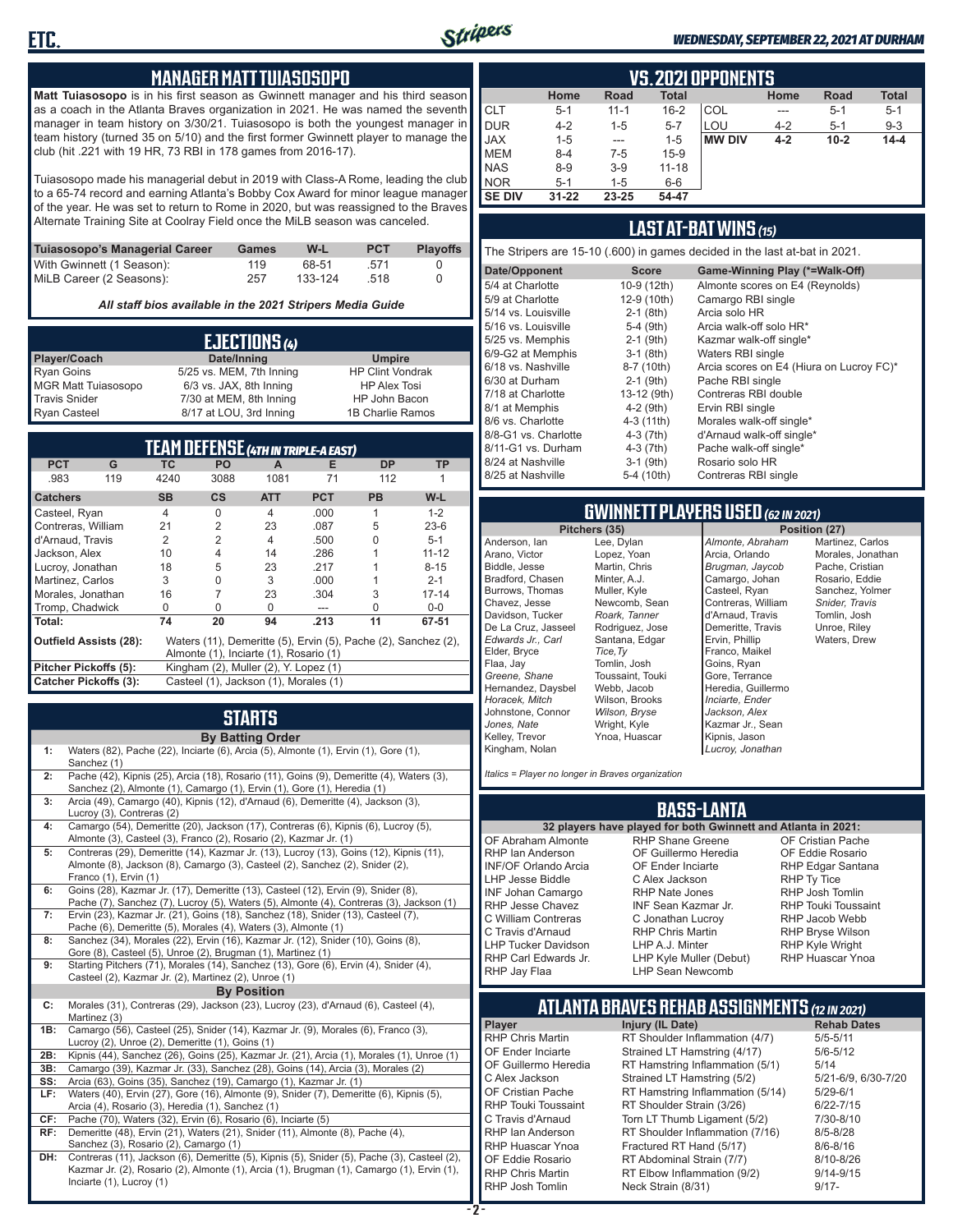## **STARTING PITCHER**



#### *WEDNESDAY, SEPTEMBER 22, 2021 AT DURHAM*

## **59****bryce elder**

| WT:  | 220 | draft out of the University of Texas at Austin.                          |
|------|-----|--------------------------------------------------------------------------|
| HT:  | հ-2 | <b>ACQUIRED:</b> Braves' 5th round pick (156th overall) in the 2020 June |
| B/T: | R/R | <b>BORN:</b> 5/19/99 in Decatur, Texas (Age 22)                          |

*TONIGHT'S START:* Elder makes his sixth Triple-A start in game one of a five-game series at Durham ... Making his pro debut in 2021, he is a combined 11-4 with a 2.80 ERA, 1.10 WHIP, and .197 BAA in 23 starts across three levels ... He is the first member of the Braves' 2020 draft class to reach Gwinnett.

*PROSPECTING:* Currently ranked Atlanta's No. 11 prospect by MLB.com ... Began the season ranked the No. 16 prospect in the Braves' organization by *Baseball America.*

*MiLB LEADERBOARD:* Entering play, ranks among MiLB pitching leaders in innings (2nd, 128.2), wins (T-5th, 11), starts (T-7th, 23), and strikeouts (13th, 146).

*2021 WITH GWINNETT:* Promoted on 8/17 and made his Triple-A debut on 8/20 at Louisville (win, 5.0 IP, 3 H, 2 R, 2 ER, 1 HR, 3 BB, 6 SO) ... Was the third Stripers pitcher to make his Triple-A debut as a starter this season, joining **Kyle Muller** (5/4 at CLT) and **Nolan Kingham** (6/29 at DUR) ... On 9/9 at Columbus, pitched 7.0 one-hit innings (0 R, 2 BB, 7 SO) for the win, combining with Thomas Burrows and Yoan Lopez on a one-hit shutout (Stripers won 1-0).

*2021 WITH MISSISSIPPI:* Joined the M-Braves on 6/29 ... Earned his first Double-A win on 7/4 at Montgomery (5.0 IP, 1 ER, 2 BB, 5 SO) ... On 7/10 vs. Pensacola, pitched 7.0 hitless innings and combined with Daysbel Hernandez (2.0 IP, 0 H) on a no-hitter in a 6-0 victory ... ... **Named Double-A South Pitcher of the Week for 7/5-7/11 (2-0, 0.75 ERA, 0.67 WHIP, .061 BAA in 2 starts) and Double-A South Pitcher of the Month for July (4-1, 2.73 ERA, 0.88 WHIP, .140 BAA in 5 starts)** ... Tossed his first career complete game on 7/28 at Pensacola (7.0 IP, 3 H, 2 R, 2 ER, 1 HR, 3 BB, 9 SO in 4-1 win) ... Won his final four starts with Mississippi from 7/28-8/14, posting a 2.77 ERA, .096 WHIP, and .208 BAA in that span.

|              | <b>ELDER'S OVERALL STATS</b> |          |      |       |    |           |     |            |             |  |  |  |  |  |  |
|--------------|------------------------------|----------|------|-------|----|-----------|-----|------------|-------------|--|--|--|--|--|--|
| ear          | Team                         | W-L      | ERA  | G/GS  | HR | <b>BB</b> | SΟ  | <b>BAA</b> | <b>WHIP</b> |  |  |  |  |  |  |
|              | Rome $(A+)$                  | $2 - 1$  | 2.60 | 9/9   |    | 20        | 55  | .224       | 1.29        |  |  |  |  |  |  |
|              | Mississippi (AA)             | $7-1$    | 3.21 | 9/9   |    | 17        | 60  | .198       | 1.00        |  |  |  |  |  |  |
|              | Gwinnett (AAA)               | $2-2$    | 2.28 | 5/5   |    | 13        | 31  | .147       | 0.98        |  |  |  |  |  |  |
| MiLB Career: |                              | $11 - 4$ | 2.80 | 23/23 | 10 | 50        | 146 | .197       | 1.10        |  |  |  |  |  |  |
| MLB Career:  |                              | 0-0      |      | 0/0   |    |           |     |            |             |  |  |  |  |  |  |

| <b>ELDER'S 2021 SPLITS WITH GWINNETT</b> |                       |           |                       |  |  |  |  |  |  |  |  |
|------------------------------------------|-----------------------|-----------|-----------------------|--|--|--|--|--|--|--|--|
| Home:                                    | 0-1, 2.00 ERA (2G)    | Road:     | 2-1, 2.41 ERA (3G)    |  |  |  |  |  |  |  |  |
| Day:                                     | $0-0, - -$ ERA $(0G)$ | Night:    | 2-2, 2.28 ERA (5G)    |  |  |  |  |  |  |  |  |
| Starter:                                 | 2-2, 2.28 ERA (5G)    | Reliever: | $0-0, - -$ ERA $(0G)$ |  |  |  |  |  |  |  |  |
| <b>Vs. LHB:</b>                          | .176 BAA, 1 HR        | Vs. RHB:  | .131 BAA, 0 HR        |  |  |  |  |  |  |  |  |

|                                                                          | <b>ELDER vs. DURHAM</b> |          |  |  |     |  |  |  |  |  |  |  |  |  |  |
|--------------------------------------------------------------------------|-------------------------|----------|--|--|-----|--|--|--|--|--|--|--|--|--|--|
| W-L<br><b>GS</b><br><b>HR</b><br><b>ERA</b><br>ER<br>ВB<br>IP<br>SΟ<br>н |                         |          |  |  |     |  |  |  |  |  |  |  |  |  |  |
| 2021:                                                                    | 0-0                     | $-1 - 1$ |  |  | 0.0 |  |  |  |  |  |  |  |  |  |  |
| Career:                                                                  | 0-0                     | $ -$     |  |  | 0.0 |  |  |  |  |  |  |  |  |  |  |

| <b>ELDER'S HIGHS &amp; LOWS</b> |                            |                                    |  |  |  |  |  |  |  |  |  |
|---------------------------------|----------------------------|------------------------------------|--|--|--|--|--|--|--|--|--|
|                                 | <b>Season</b>              | Career (MiLB and MLB)              |  |  |  |  |  |  |  |  |  |
| IP:                             | 7.0 (6x, last: 9/9 at COL) | 7.0 (6x, last: 9/9/21, GWN at COL) |  |  |  |  |  |  |  |  |  |
| Iso:                            | 10 (6/3 at BG)             | 10 (6/3/21, ROM at BG)             |  |  |  |  |  |  |  |  |  |
| BB:                             | 4 (5x, last: 9/16 vs. NAS) | 4 (5x, last: 9/16/21, GWN vs. NAS) |  |  |  |  |  |  |  |  |  |
| Iн:                             | 9 (8/3 at BIR)             | 9 (8/3/21, MIS at BIR)             |  |  |  |  |  |  |  |  |  |
| <b>IER:</b>                     | 5 (2x, last: 7/22 vs. BLX) | 5 (2x, last: 7/22/21, MIS vs. BLX) |  |  |  |  |  |  |  |  |  |
| Low-Hit CG:                     | No 9.0 IP CG               | No 9.0 IP CG                       |  |  |  |  |  |  |  |  |  |
| Low-ER CG:                      | No 9.0 IP CG               | No 9.0 IP CG                       |  |  |  |  |  |  |  |  |  |

*2021 WITH ROME:* Was Rome's Opening Night starter on 5/4 at Winston-Salem ... Earned his first professional win in his fourth start on 5/21 vs. Bowling Green (6.1 IP, 5 H, 1 ER, 0 BB, 7 SO) ... Struck out a career-high 10 batters over 6.0 IP in a no-decision on 6/3 at Bowilng Green ... Went 1-1 with a 1.40 ERA, 1.03 WHIP, and .194 BAA in his final four starts with the R-Braves from 6/3-6/22.

*COLLEGE CAREER:* Pitched three seasons (2018-20) for the University of Texas ... Went 10-6 with a 3.42 ERA and 149 strikeouts over 39 games (18 starts) ... In his abbreviated junior season in 2020, earned Collegiate Baseball Second Team All-American honors after posting a 2.08 ERA and striking out 32 in four starts.

|            | <b>ELDER'S 2021 STARTS (ALL LEVELS)</b> |               |     |                |                |                |                |                |           |       |                     |              |                                                    |  |
|------------|-----------------------------------------|---------------|-----|----------------|----------------|----------------|----------------|----------------|-----------|-------|---------------------|--------------|----------------------------------------------------|--|
| Team       | Date/Opp.                               | <b>Result</b> | IP  | н              | R              | <b>ER</b>      | <b>HR</b>      | <b>BB</b>      | <b>SO</b> | NP-S  | Opp. Starter        | <b>Final</b> | <b>Notes</b>                                       |  |
| <b>ROM</b> | 5/4 at WS                               | ND.           | 4.2 | 7              | 5              | 5              |                | 4              | 6         | 79-48 | Davis Martin        | W. 11-5      | First career MiLB start on Opening Night.          |  |
| <b>ROM</b> | 5/9 at WS                               | <b>ND</b>     | 5.0 | 4              | 3              |                | $\Omega$       | 2              |           | 76-48 | Davis Martin        | L. 1-2       | Two unearned runs due to three Rome errors.        |  |
| <b>ROM</b> | 5/15 at GBO                             | <b>ND</b>     | 3.2 | 4              | $\overline{ }$ |                | 0              | 4              | 6         | 75-40 | Omar Cruz           | L, 5-6       | Exited with 1-0 deficit, Rome lost in 10 innings.  |  |
| <b>ROM</b> | 5/21 vs. BG                             | W, 1-0        | 6.1 | 5              |                |                | 0              | 0              |           | 75-51 | Michael Mercado     | W. 6-1       | Retired eight straight batters after allowing run. |  |
| <b>ROM</b> | 5/28 vs. GVL                            | ND.           | 6.0 | 4              | 2              | $\overline{2}$ | 0              | 4              | 5         | 91-52 | Jay Groome          | W, 4-3       | Rome won on walk-off single in 10th inning.        |  |
| <b>ROM</b> | $6/3$ at BG                             | <b>ND</b>     | 6.0 | 5              |                | $\Omega$       | 0              | $\overline{2}$ | 10        | 85-56 | Peyton Battenfield  | $L, 1-3$     | Struck out five of first six batters faced.        |  |
| <b>ROM</b> | 6/8 vs. ASH                             | <b>ND</b>     | 2.1 |                | $\Omega$       | $\Omega$       | $\Omega$       | 0              | 3         | 28-21 | Mark Moclair        | W. 8-4       | Faced just eight batters before early exit.        |  |
| <b>ROM</b> | 6/13 vs. ASH                            | L. 1-1        | 6.0 | 6              | 4              | 3              |                | 3              | 4         | 81-57 | Mark Moclair        | L, 0-9       | Three of six hits allowed went for extra-bases.    |  |
| <b>ROM</b> | 6/22 at ABD                             | W. 2-1        | 5.0 | $\overline{2}$ | 0              | $\Omega$       | $\Omega$       | 3              |           | 83-51 | Jake Prizina        | W. 14-0      | Started with 5-0 lead after the top of the 1st.    |  |
| <b>MIS</b> | 6/29 at MTG                             | <b>ND</b>     | 4.0 | $\overline{7}$ | 4              | 4              | $\Omega$       |                | 5         | 83-49 | Peyton Battenfield  | W, 7-6       | Three of four runs allowed in the 1st inning.      |  |
| <b>MIS</b> | 7/4 at MTG                              | W, 1-0        | 5.0 | $\overline{2}$ |                |                | $\Omega$       | $\overline{2}$ | 5         | 74-42 | Adrian De Horta     | W. 6-2       | Allowed just two singles for first Double-A win.   |  |
| <b>MIS</b> | 7/10 vs. PNS                            | W, 2-0        | 7.0 | 0              | 0              | 0              | 0              | 4              | 6         | 89-44 | Zach McCambley      | W, 6-0       | Daysbel Hernandez finished no-hitter for MIS.      |  |
| <b>MIS</b> | 7/16 at TNS                             | W, 3-0        | 7.0 | 4              | 2              | 2              |                | 3              | 5         | 94-57 | <b>Cam Sanders</b>  | W. 6-4       | Tossed 4.0 scoreless innings after allowing HR.    |  |
| <b>MIS</b> | 7/22 vs. BLX                            | $L.3-1$       | 7.0 | 6              | 5              | 5              | $\overline{2}$ | $\overline{2}$ | 5         | 90-63 | Nick Bennett        | L. 4-5       | Most runs allowed since 5/4 (ROM at WS).           |  |
| MIS        | 7/28 at PNS                             | W. 4-1        | 7.0 | 3              | $\overline{2}$ | $\overline{2}$ |                | 3              | 9         | 89-55 | Max Meyer           | W. 5-2       | Game called in top of 8th due to lightning.        |  |
| <b>MIS</b> | 8/3 at BIR                              | W. 5-1        | 7.0 | 9              | 4              | 4              | $\overline{2}$ |                | 9         | 95-70 | Peyton Battenfield  | W. 7-4       | Allowed one hit over final 3.0 innings pitched.    |  |
| <b>MIS</b> | 8/8 at BIR                              | W, 6-1        | 6.0 | 5              | $\overline{2}$ | $\overline{2}$ |                |                | 7         | 90-58 | Davis Martin        | W. 5-2       | Collected sixth win in last seven starts.          |  |
| <b>MIS</b> | 8/14 vs. BLX                            | W. 7-1        | 6.0 | 3              | $\Omega$       | 0              | $\Omega$       | 0              | 9         | 85-54 | Lucas Erceg         | W, 4-0       | Escaped bases-loaded jam with no outs in 3rd.      |  |
| <b>GWN</b> | 8/20 at LOU                             | W, 1-0        | 5.0 | 3              | 2              | $\overline{2}$ |                | 3              | 6         | 89-50 | Riley O'Brien       | W, 10-5      | First Triple-A win in Gwinnett debut.              |  |
| <b>GWN</b> | 8/27 at NAS                             | L, 1-1        | 6.2 | 4              | 3              | 3              | $\Omega$       | 3              | 5         | 94-54 | Colin Rea           | $L, 0-3$     | Two runs scored after exit in 7th inning.          |  |
| <b>GWN</b> | 9/3 vs. MEM                             | <b>ND</b>     | 4.0 | 5              | $\overline{2}$ | $\overline{2}$ | $\Omega$       |                | 7         | 64-46 | Johan Oviedo        | W. 5-3       | Start cut short (lighting malfunction in 4th).     |  |
| <b>GWN</b> | 9/9 at COL                              | W. 2-1        | 7.0 |                | 0              | 0              | $\Omega$       | 2              | 7         | 99-61 | <b>Tanner Tully</b> | W, 1-0       | Fifth scoreless start of 2021 campaign.            |  |
| <b>GWN</b> | 9/16 vs. NAS                            | L. 2-2        | 5.0 |                |                | 0              | $\Omega$       | 4              | 6         | 79-49 | Colin Rea           | $L, 0-1$     | First professional loss without allowing an ER.    |  |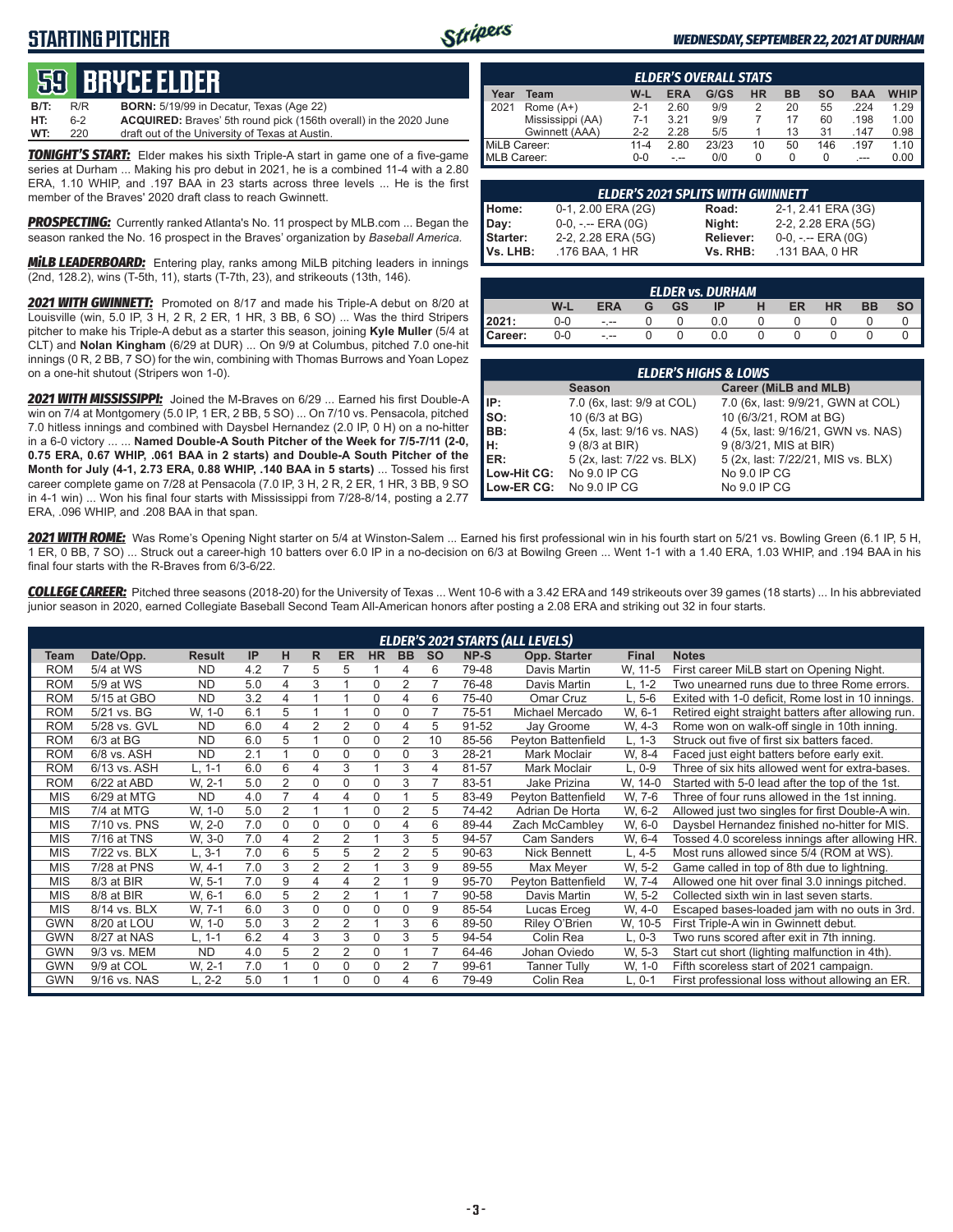## **PITCHING STAFF**



#### *WEDNESDAY, SEPTEMBER 22, 2021 AT DURHAM*

|                                                                                        |            |  | <b>STRIPERS PITCHING BREAKDOWN</b> |  |  |    |  |              |  |  |  |  |  |
|----------------------------------------------------------------------------------------|------------|--|------------------------------------|--|--|----|--|--------------|--|--|--|--|--|
| <b>BAA</b><br><b>BB</b><br><b>SO</b><br>W-L<br><b>HR</b><br><b>ERA</b><br>ER<br>$IP$ R |            |  |                                    |  |  |    |  |              |  |  |  |  |  |
| Starters:                                                                              | 31-32      |  | 4.37 527.2 278 256                 |  |  | 65 |  | 205 515 .247 |  |  |  |  |  |
| Relievers: 37-19 3.12 501.2 193 174 52 196 580 215                                     |            |  |                                    |  |  |    |  |              |  |  |  |  |  |
| l Total:                                                                               | 68-51 3.76 |  | 1029.1 471 430 117 401 1095 .231   |  |  |    |  |              |  |  |  |  |  |
| <b>Saves/Opp:</b> 30/46 (65.2%) Holds: 52 IR/Scored: 89/27 (30.3%)                     |            |  |                                    |  |  |    |  |              |  |  |  |  |  |

|            | <b>PITCHING BY MONTH</b>                                                                |      |       |     |     |    |     |     |                       |  |  |  |  |  |  |
|------------|-----------------------------------------------------------------------------------------|------|-------|-----|-----|----|-----|-----|-----------------------|--|--|--|--|--|--|
|            | <b>BAA</b><br><b>BB</b><br><b>SO</b><br><b>HR</b><br>W-L<br><b>ERA</b><br>ER<br>IP<br>R |      |       |     |     |    |     |     |                       |  |  |  |  |  |  |
| May:       | $14 - 10$                                                                               | 3.50 | 211.0 | 90  | 82  | 28 | 65  | 240 | $.222$ $\blacksquare$ |  |  |  |  |  |  |
| June:      | $9 - 16$                                                                                | 4.55 | 213.2 | 115 | 108 | 26 | 94  | 223 | $.263$ $\blacksquare$ |  |  |  |  |  |  |
| July:      | $17 - 11$                                                                               | 4.50 | 242.0 | 131 | 121 | 37 | 100 | 261 | .240                  |  |  |  |  |  |  |
| August:    | $18 - 7$                                                                                | 2.99 | 216.2 | 81  | 72  | 15 | 90  | 223 | .214 I                |  |  |  |  |  |  |
| September: | $10 - 7$                                                                                | 2.90 | 146.0 | 54  | 47  | 11 | 52  | 148 | .210                  |  |  |  |  |  |  |

|                     | <b>STRIPERS STARTING PITCHERS (14 IN 2021)</b> |            |           |          |          |                             |                            |                                                    |  |  |  |  |  |  |
|---------------------|------------------------------------------------|------------|-----------|----------|----------|-----------------------------|----------------------------|----------------------------------------------------|--|--|--|--|--|--|
| <b>Pitcher</b>      | $W-L$                                          | <b>ERA</b> | <b>GS</b> | QS       |          | <b>Team W-L Run Support</b> | <b>Last Gwinnett Start</b> | <b>Final Line</b>                                  |  |  |  |  |  |  |
| Anderson, lan       | $0 - 0$                                        | 3.68       | 4         | 0        | $3 - 1$  | 1.75 RPG (7 Tot.)           | 8/24 at NAS (ND)           | 5.0 IP, 3 H, 1 R, 1 ER, 2 BB, 9 SO (90p/54s)       |  |  |  |  |  |  |
| Burrows. Thomas     | $0 - 0$                                        | 0.00       |           | 0        | $1 - 0$  | $0.00$ RPG $(0$ Tot.)       | 7/21-G1 vs. NOR (ND)       | 1.0 IP, 0 H, 1 R, 0 ER, 3 BB, 2 SO (32p/13s)       |  |  |  |  |  |  |
| Davidson, Tucker    | $2 - 1$                                        | 0.90       | 3         | 3        | $2 - 1$  | 5.33 RPG (16 Tot.)          | 5/23 at NAS (L)            | 6.0 IP, 1 H, 1 R, 1 ER, 1 BB, 9 SO, 1 HR (82p/51s) |  |  |  |  |  |  |
| De La Cruz, Jasseel | $0 - 3$                                        | 7.02       | 15        | $\Omega$ | $8 - 7$  | 2.27 RPG (34 Tot.)          | 8/14 vs. DUR (L)           | 0.0 IP, 3 H, 3 R, 3 ER, 1 BB, 0 SO, 1 WP (19p/10s) |  |  |  |  |  |  |
| Elder, Bryce        | $2 - 2$                                        | 2.28       | 5         | 2        | $3 - 2$  | 1.80 RPG (9 Tot.)           | $9/16$ vs. NAS (L)         | 5.0 IP, 1 H, 1 R, 0 ER, 4 BB, 6 SO, 1 WP (78p/48s) |  |  |  |  |  |  |
| Johnstone, Connor   | $1 - 7$                                        | 6.45       | 15        | $\Omega$ | $4 - 11$ | 1.67 RPG (25 Tot.)          | 9/11 at COL (L)            | 4.0 IP, 6 H, 3 R, 3 ER, 0 BB, 2 SO, 2 HR (62p/42s) |  |  |  |  |  |  |
| Kingham, Nolan      | $0 - 4$                                        | 8.89       | 6         | $\Omega$ | $2 - 4$  | 1.33 RPG (8 Tot.)           | 8/15 vs. DUR (L)           | 5.0 IP, 9 H, 6 R, 6 ER, 2 BB, 3 SO, 1 HR (93p/56s) |  |  |  |  |  |  |
| Muller, Kyle        | $5-3$                                          | 3.10       | 15        | 6        | $12 - 3$ | 4.00 RPG (60 Tot.)          | 9/18 vs. NAS (L)           | 2.1 IP, 4 H, 4 R, 1 ER, 4 BB, 2 SO, 2 WP (75p/47s) |  |  |  |  |  |  |
| Roark. Tanner       | $0 - 0$                                        | 0.00       | 3         | $\Omega$ | $2 - 1$  | 2.67 RPG (8 Tot.)           | 8/22 at LOU (ND)           | 2.0 IP, 2 H, 0 R, 2 BB, 1 SO, 1 WP (32p/17s)       |  |  |  |  |  |  |
| Rodriguez, Jose     | $6 - 4$                                        | 5.04       | 15        |          | $8 - 7$  | 2.80 RPG (42 Tot.)          | 9/17 vs. NAS (L)           | 3.0 IP, 7 H, 4 R, 4 ER, 2 BB, 4 SO, 1 HR (70p/43s) |  |  |  |  |  |  |
| Toussaint. Touki    | $2 - 1$                                        | 4.32       | 4         | 2        | $2 - 2$  | 3.50 RPG (14 Tot.)          | 7/13 at CLT (W)            | 6.0 IP, 3 H, 2 R, 2 ER, 3 BB, 7 SO, 1 HR (89p/54s) |  |  |  |  |  |  |
| Wilson, Bryse       | $4 - 2$                                        | 4.47       | 9         | 3        | $6 - 3$  | 3.00 RPG (27 Tot.)          | 7/7 vs. NAS (ND)           | 5.0 IP, 8 H, 5 R, 5 ER, 2 BB, 2 SO, 2 HR (81p/50s) |  |  |  |  |  |  |
| Wright, Kyle        | $9 - 5$                                        | 3.34       | 22        | 9        | $13-9$   | 2.86 RPG (63 Tot.)          | 9/19 vs. NAS (W)           | 9.0 IP, 2 H, 0 R, 0 BB, 5 SO (86p/64s)             |  |  |  |  |  |  |
| Ynoa, Huascar       | $0-0$                                          | 4.32       | 2         | $\Omega$ | $2 - 0$  | 2.50 RPG (5 Tot.)           | 8/11-G2 vs. DUR (ND)       | 4.2 IP, 4 H, 3 R, 3 ER, 4 BB, 7 SO, 1 WP (83p/51s) |  |  |  |  |  |  |
| Total:              | $31 - 32$                                      | 4.37       | 119       | 26       | 68-51    | 2.67 RPG (318 Tot.)         |                            |                                                    |  |  |  |  |  |  |

|                     | <b>RELIEF SUMMARY (CURRENT STRIPERS ONLY, GWINNETT STATS ONLY)</b> |            |    |    |                          |        |              |                    |                                                    |                         |  |  |  |  |
|---------------------|--------------------------------------------------------------------|------------|----|----|--------------------------|--------|--------------|--------------------|----------------------------------------------------|-------------------------|--|--|--|--|
| <b>Pitcher</b>      | W-L                                                                | <b>ERA</b> | G  | GF | <b>HLD</b>               | SV/OPP | <b>IR/RS</b> | <b>Last Outing</b> | <b>Last Final Line</b>                             | <b>Scoreless Streak</b> |  |  |  |  |
| Arano, Victor       | $1 - 2$                                                            | 2.50       | 32 |    | 6                        | 2/4    | 6/1          | 9/14 vs. NAS       | Hold, 1.0 IP, 0 H, 0 R, 0 BB, 2 SO (16p/10s)       | 4G (4.2 IP)             |  |  |  |  |
| Biddle, Jesse (L)   | 1-1                                                                | 2.51       | 29 | З  | 8                        | 1/2    | 10/3         | 9/17 vs. NAS       | 1.0 IP, 0 H, 0 R, 0 BB, 2 SO (18p/11s)             | 1G (1.0 IP)             |  |  |  |  |
| Bradford, Chasen    | $4 - 0$                                                            | 3.51       | 34 |    | 6                        | 0/1    | 4/4          | 9/17 vs. NAS       | 1.0 IP, 0 H, 0 R, 1 BB, 1 SO (24p/13s)             | 7G (9.1 IP)             |  |  |  |  |
| Burrows, Thomas (L) | $3 - 1$                                                            | 2.89       | 32 |    | 4                        | 0/1    | 18/6         | 9/18 vs. NAS       | 1.0 IP, 1 H, 0 R, 0 BB, 1 SO (19p/12s)             | 3G (4.0 IP)             |  |  |  |  |
| De La Cruz, Jasseel | $1 - 0$                                                            | 3.18       | 4  |    |                          | 0/0    | 0/0          | 9/18 vs. NAS       | 1.0 IP, 2 H, 1 R, 1 ER, 0 BB, 1 SO, 1 BK (18p/12s) | -1G                     |  |  |  |  |
| Flaa, Jay           | $1 - 2$                                                            | 5.58       | 28 |    |                          | 1/1    | 2/0          | 9/17 vs. NAS       | 1.0 IP, 1 H, 0 R, 1 BB, 1 SO (20p/11s)             | 2G (4.0 IP)             |  |  |  |  |
| Hernandez, Daysbel  | $0 - 1$                                                            | 7.94       | h  |    |                          | 0/1    | 3/0          | 9/16 vs. NAS       | 1.0 IP, 1 H, 0 R, 0 BB, 2 SO (16p/11s)             | 2G (2.2 IP)             |  |  |  |  |
| Johnstone, Connor   | $2 - 0$                                                            | 2.55       | 16 |    | $\overline{\phantom{a}}$ | 0/0    | 15/5         | 9/18 vs. NAS       | 2.2 IP, 3 H, 1 R, 1 ER, 0 BB, 1 SO (33p/25s)       | $-1G$                   |  |  |  |  |
| Kelley, Trevor      | $2 - 3$                                                            | .67        | 34 |    |                          | 2/4    | 12/2         | 9/18 vs. NAS       | 1.0 IP, 0 H, 0 R, 0 BB, 2 SO (13p/8s)              | 2G (2.0 IP)             |  |  |  |  |
| Lopez, Yoan         | $3-2$                                                              | 2.93       | 30 |    | 5                        | 2/4    | 4/2          | 9/16 vs. NAS       | 1.0 IP, 1 H, 0 R, 0 BB, 1 SO, 1 BK (21p/15s)       | 6G (6.0 IP)             |  |  |  |  |
| Rodriguez, Jose     | $0 - 0$                                                            | 3.60       |    | ۰  |                          | 0/0    | 0/0          | 5/26 vs. MEM       | 1.0 IP, 2 H, 1 R, 1 ER, 0 BB, 1 SO, 1 HR (13p/10s) | $-2G$                   |  |  |  |  |
| Tomlin, Josh        | $0 - 0$                                                            | 9.00       |    |    |                          | 0/0    | 0/0          | 9/17 vs. NAS       | 3.0 IP, 4 H, 3 R, 3 ER, 1 BB, 2 SO, 1 HR (49p/28s) | $-1G$                   |  |  |  |  |
| Wilson, Brooks      | $0 - 0$                                                            | 4.50       |    |    |                          | 1/1    | 0/0          | 9/18 vs. NAS       | 1.0 IP, 1 H, 0 R, 0 BB, 1 SO (13p/8s)              | 1G (1.0 IP)             |  |  |  |  |

## **54 VICTOR ARANO** *- RHP - 26 YRS - COSAMALOAPAN, MEXICO*

- **• 2021 with GWN: Is 1-1 with 0.93 ERA (2 ER in 19.1 IP), 1 SV, and .115 BAA (7 H, 7 BB, 26 SO) in 16G since 7/15** ... **5/14 vs. LOU:** Earned GWN's first save of 2021 (1.0 IP, 1 H in 2-1 win) ... **8/1 at MEM:** Earned first win (2.0 IP, 2 H, 0 R, 1 SO in 4-2 win).
- **• 2021 with ATL:** Recalled on 5/8, but did not pitch ... Optioned on 5/10 ... DFA'd and outrighted to Gwinnett on 6/6.
- **• 2020:** Was a member of Philadelphia's 60-man player pool, but spent the entire year at the Alternate Site in Lehigh Valley ... DFA'd by the Phillies on 1/18.
- **• 2019:** Limited to just 6G with Triple-A Lehigh Valley (2-0, 0.00 ERA in 3G) and Philadelphia (1-0, 3.86 ERA in 3G) ... Was on injured list from 4/20-end of season (right elbow inflammation).
- **• Acquired:** Claimed off waivers from Philadelphia (1/22/21) ... Originally signed by the Los Angeles Dodgers as a non-drafted free agent (4/4/13).
- **• MLB Career:** 3-2, 2.65 ERA, .224 BAA, 3 SV in 73G with Philadelphia (2017-19).

## **48 JESSE BIDDLE** *- LHP - 29 YRS - PHILADELPHIA, PA*

- **• 2021 with GWN: 6/23-8/21:** Went 0-0 with 0.60 ERA (1 ER in 15.0 IP) and .236 BAA (13 H, 9 BB, 29 SO) in 15G ... **9/1 vs. MEM:** Earned first win (1.0 IP, 1 H, 0 R, 0 BB, 2 SO in 3-2 victory) ... **9/3 vs. MEM:** Earned first save (2.0 IP, 3 H, 1 ER, 1 BB, 1 SO in 5-3 win).
- **• GWN Career:** 2-1, 2.23 ERA, .240 BAA, 2 SV (2-for-4) in 37G since 2018.
- **• 2021 with ATL:** Had his contract selected on 4/17, pitched in 8G with the Braves (0-0, 8.44 ERA, 10 ER in 10.2 IP) ... DFA'd on 5/17, outrighted to Gwinnett on 5/19.
- **• Spring Training:** 0-0, 3.00 ERA, .257 BAA, 2 SV in 9G with Cincinnati ... Released on 3/26 after re-signing as MiLB FA on 12/11/20.
- **• 2020:** Opened the year at Cincinnati's Alternate Training Site ... Contract selected on 8/25 (0-0, 0.00 ERA, 0 ER in 0.2 IP in 1G) ... Placed on 10-day injured list on 8/29 (left shoulder impingement) and missed the remainder of the year.
- **• Acquired:** MiLB FA (4/2/21) ... Originally Philadelphia's 1st-round pick (27th overall) in 2010 out of Germantown Friends High School (Philadelphia, PA).
- **• MLB Career:** 6-2, 5.07 ERA, .261 BAA, 1 SV in 99G with ATL (2018-19, 2021), SEA (2019), TEX (2019), CIN (2020).

## **28 CHASEN BRADFORD** *- RHP - 32 YRS - LAS VEGAS, NV*

- **• 2021 with GWN: In 7G since 8/20, has a 0.00 ERA (0 ER in 9.1 IP) despite a .297 BAA (11 H, 3 BB, 8 SO)** ... All 4 of his wins (4-0) have been 2.0-IP outings: 5/15 vs. LOU (1 H, 0 R, 2 SO), 6/16 vs. NAS (3 H, 1 ER, 3 SO), 6/24 at NOR (0 H, 0 R, 1 BB, 3 SO), and 7/31 at MEM (2.0 IP, 1 H, 1 ER, 1 SO) ... **5/7-6/13:** Posted team-best 16.0-IP scoreless streak over 10G (6 H, 3 BB, 12 SO).
- **• 2020:** Re-signed by Seattle to an MiLB deal on 1/15, but was not included on the Mariners' 60-man player pool ... Did not play.
- **• 2019:** Split time between Seattle (0-0, 4.86 ERA, 1 SV in 12G) and Triple-A Tacoma (0-0, 6.75 ERA, 1 SV in 5G).
- **• Acquired:** MiLB FA (3/15/21) ... Originally the New York Mets' 35th round pick in 2011 out of the University of Central Florida.
- **• MLB Career:** 7-0, 3.89 ERA, .253 BAA, 1 SV in 86G with NYM, SEA (2017-19).

## **49 THOMAS BURROWS** *- LHP - 27 YRS - FLORENCE, AL*

- **• 2021 with GWN: 6/20-8/17:** Went 2-0 with a 0.84 ERA (2 ER in 21.1 IP), 1.17 WHIP, and .139 BAA (10 H, 15 BB, 31 SO) in 16G (1 start) ... **7/21-G2 vs. NOR:** Made the first start of his pro career (ND, 1.0 IP, 0 H, 1 R, 0 ER, 3 BB, 2 SO) ... **8/17 at LOU:** Improved to 3-0 (1.2 IP, 1 H, 0 R, 1 BB, 1 SO) in 4-2 win.
- **• GWN Career:** 4-2, 3.68 ERA, .197 BAA, 6 SV (6-for-8) in 60G (1 start) since 2019.
- **• 2020:** Was an NRI to Spring Training, but not included on 60-man player pool.
- **• 2019:** Went 2-4 with a 4.42 ERA, .221 BAA, and 7 saves (7-for-9) in 43G between Double-A Mississippi and Gwinnett ... Stranded 16 of 17 inherited runners with the Stripers (94.1%) ... Won Atlanta's Bill Lucas Award for community service.
- **• Acquired:** Via trade with Seattle (1/11/17) ... Originally the Mariners' 4th-round pick in 2016 out of the University of Alabama.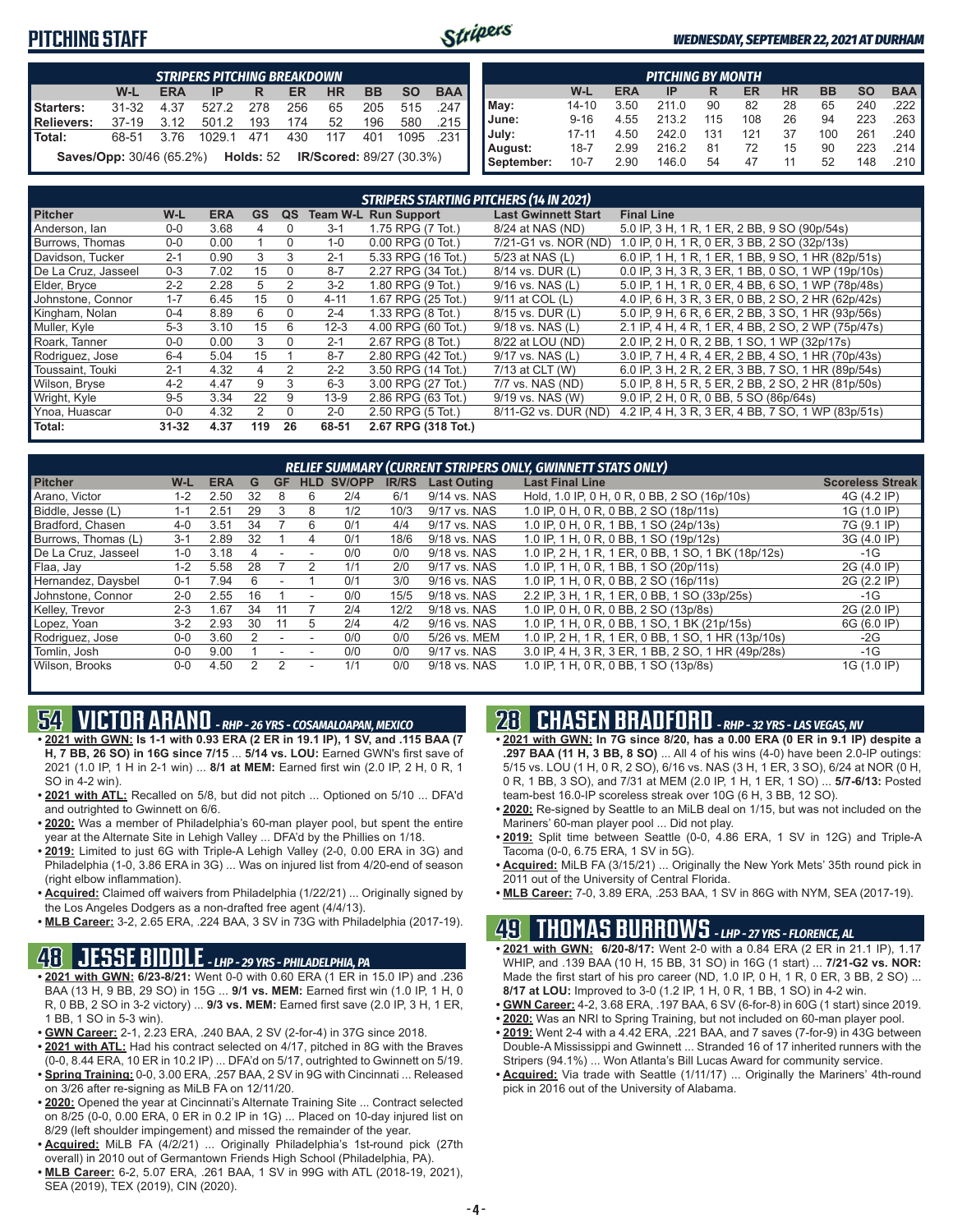### **60 JASSEEL DE LA CRUZ** *- RHP - 24 YRS - HATO MAYOR, D.R.* **• Prospecting:** #22 (Braves Top 30).

- **• 2021 with GWN:** Has pitched as a starter (0-3, 7.02 ERA, .284 BAA in 15G) and reliever (1-0, 3.18 ERA, .200 BAA in 4G) during his Triple-A debut ... **5/11-5/19:** Posted an 8.0-IP scoreless streak (2 H, 0 BB, 9 SO) over 3G (2 starts) ... **6/1 vs. JAX:** Had his best start of the year in a no-decision (5.0 IP, 3 H, 1 R, 1 ER, 3 BB, 6 SO) ... **7/10 vs. NAS:** Earned his first career Triple-A win in relief (3.0 IP, 0 H, 0 R, 3 BB, 3 SO in 8-4 victory) ... **8/16-9/15:** Was on the Injured List.
- **• 2021 with ATL:** Recalled on 5/8, but did not make his MLB debut before being optioned back to Gwinnett on 5/10.
- **• Spring Training:** 0-0, 27.00 ERA, .500 BAA, 1 SV in 3G with Atlanta.
- **• 2020:** Was on Atlanta's 60-man player pool, spent most of the year at the Alternate Training Site at Coolray Field ... Recalled by the Braves for the first time in his career on 9/15, but did not make his MLB debut (optioned on 9/16).
- **• 2019:** Went 7-9 with a 3.25 ERA and .212 BAA in 25 games (24 starts) across three levels (ROM, FLA, MIS) ... Named the Florida State League Pitcher of the Week on 5/19 after tossing the first no-hitter in Advanced-A Florida FireFrogs history on 5/18 vs. Jupiter (9.0 IP, 2 BB, 4 SO, 89 pitches in 12-0 win).
- **• Acquired:** NDFA (6/1/15) out of Hato Mayor, Dominican Republic.

### **45 JAY FLAA** *- RHP - 29 YRS - BISMARCK, ND*

- **• 2021 with GWN: 5/13-6/24:** Did not allow an ER over his first 10G (1 R in 11.0 IP, 7 H, 9 BB, 15 SO, .171 BAA) ... **7/18 at CLT:** Earned his first save with GWN, tossing 1.0 IP (1 H, 1 ER, 0 BB, 2 SO) in a come-from-behind 13-12 victory ... **8/3 vs. CLT:** Earned first win with GWN (1.0 IP, 1 H, 0 R, 1 BB, 1 SO in 4-2 win).
- **• 2021 with ATL:** From 5/23-5/30, went 0-0 with a 27.00 ERA (4 ER in 1.1 IP) in 1G ... Outrighted to Gwinnett on 7/13.
- **• 2021 with BAL:** Selected by Baltimore on 4/26 and made his MLB debut on 4/27 vs. the NY Yankees (1.1 IP, 2 BB, 1 SO, struck out Aaron Judge) ... Optioned on 4/28, appeared in 1G with Triple-A Norfolk (0-0, 16.20) ... DFA'd on 5/8.
- **• Spring Training:** 0-0, 3.38 ERA, .200 BAA, 0 SV in 3G with Baltimore.
- **• 2020:** Was not on Baltimore's 60-man player pool, did not play.
- **• 2019:** Went 2-5 with a 4.69 ERA, .256 BAA, and 5 SV in 40G (3 starts) between Double-A Bowie and Norfolk (2-3, 5.24 ERA, 4 SV in 29G during Triple-A debut).
- **• Acquired:** Claimed off waivers from Baltimore (5/11/21) ... Originally the Orioles' 6th-round pick in 2015 out of North Dakota State University (Fargo, ND).
- **• MLB Career:** 0-0, 13.50 ERA, .300 BAA in 2G with Baltimore, Atlanta (2021).

### **36 DAYSBEL HERNANDEZ** *- RHP - 25 YRS - SANDINO, CUBA*

- **• MLB.com Prospect Ranks:** #27 (Braves Top 30).
- **• 2021 with GWN:** Was part of Gwinnett's Opening Night roster and made his Triple-A debut, going 0-1 with a 9.64 ERA and .235 BAA in 5G from 5/5-5/21 ... Transferred to Double-A Mississippi on 5/25 ... Rejoined Gwinnett on 9/14.
- **• 2021 with MIS:** Went 3-1 with a 2.76 ERA, .200 BAA, and 3 SV (3-for-5) in 26G from 5/25-9/12 ... Over his final 16G from 7/1-9/12, posted a 1.33 ERA (3 ER in 20.1 IP) and .164 BAA ... **7/10 vs. PNS:** Tossed final 2.0 IP of combined no-hitter (Bryce Elder threw 7.0 hitless IP) in 6-0 victory.
- **• Spring Training:** 0-0, 9.00 ERA, .353 BAA, 0 SV in 6G with Atlanta.
- **• 2020:** Was not on the Braves' 60-man player pool ... Participated in Atlanta's Instructional League at Coolray Field in October.
- **• 2019:** Spent entire season with Advanced-A Florida, going 5-2 with a 1.71 ERA, .184 BAA, and 7 SV (7-for-10) in 35G ... Named MiLB.com Braves Org. All-Star.
- **• Acquired:** NDFA (9/13/17) out of Sandino, Cuba.

## **51 CONNOR JOHNSTONE** *- RHP - 26 YRS - SAN DIEGO, CA*

- **• 2021 with GWN: Is 2-0 with 2.55 ERA and .186 BAA in 16G in relief** (1-7, 6.45 ERA, .297 BAA in 15 starts) ... **5/4-5/8:** Threw 8.0 scoreless IP over his first 2 outings, including a 5.0-inning spot start (win, 1 H, 0 BB, 5 SO) on 5/8 at CLT ... **7/15-8/5:** Went 2-0 with 1.59 ERA (2 ER in 11.1 IP) and .158 BAA in 8G (1GS).
- **• GWN Career:** 7-7, 4.93 ERA, .263 BAA, 0 SV in 43G (19 starts) since 2018.
- **• Spring Training:** 0-1, 4.76 ERA, .273 BAA, 1 SV in 6G with Atlanta (NRI).
- **• 2020:** Was an NRI to Braves Spring Training, but not on 60-man player pool.
- **• 2019:** With Double-A Mississippi and Gwinnett, went 7-4 with a 4.24 ERA, .296 BAA, and 1 SV in 35G (7 starts) ... His 7 wins ranked T-8th in the Braves org.
- **• Acquired:** Braves 21st-round pick in 2017 out of Wake Forest University.
- **• Local Product:** Played baseball at Roswell High School (Roswell, GA).

## **43 TREVOR KELLEY** *- RHP - 27 YRS - PROVIDENCE, RI*

- **• 2021 with GWN: Is 2-1 with 0.86 ERA (3 R, 2 ER in 21.0 IP), 2 SV, .145 BAA (10 H, 9 BB, 29 SO) over 20G since 7/11** ... **5/12-6/27:** Allowed runs in just 2 of 13G for a 1.72 ERA (3 ER in 15.2 IP, 13 H, 6 BB, 15 SO, .241 BAA) ... **9/4 vs. MEM:** Earned first save (2.0 IP, 0 H, 0 R, 0 BB, 3 SO in 5-2 win).
- **• Spring Training:** Did not pitch in Chicago Cubs' MLB camp ... Released on 4/23.
- **• 2020:** Pitched in 4G with Philadelphia, going 0-0 with a 10.80 ERA ... Outrighted on 8/14 and spent the rest of the season at the Phillies Alternate Site.
- **• 2019:** In 52G with Triple-A Pawtucket, went 5-5 with a 1.79 ERA, .216 BAA, and 12 SV ... Was an International League Midseason and Postseason All-Star and a *BA* Triple-A All-Star ... Led IL in appearances and was T-1st in saves ... Made MLB debut on 7/2 at Toronto and logged 10G with Boston (0-3, 8.64 ERA).
- **• Acquired:** MiLB FA (4/28/21) ... Originally Boston's 36th-round pick in 2015 out of the University of North Carolina at Chapel Hill.
- **• MLB Career:** 0-3, 9.26 ERA, .347 BAA, 0 SV in 14G with BOS (2019), PHI (2020).

## **55 YOAN LOPEZ** *- RHP - 28 YRS - NUEVA GERONA, CUBA*

- **• 2021 with GWN: Is 1-0 with 1.50 ERA (4 R, 3 ER in 18.0 IP), 2 SV, and .159 BAA (10 H, 4 BB, 20 SO) in 17G since 7/18** ... **7/18-8/21:** Went 1-0 with 0.82 ERA (1 ER in 11.0 IP) and .162 BAA (6 H, 4 BB, 13 SO) in 10G ... **8/11-G2 vs. DUR:** Tallied his first save with the Stripers (1.0 IP, H, 0 R, 3 BB, 2 SO), leaving bases loaded in 5-3 win.
- **• 2021 with ARI:** Began the season on Arizona's Opening Day roster ... In 2 stints, went 0-0 with a 6.57 ERA (9 ER in 12.1 IP) and 0 SV (0-for-3) in 13G ... DFA'd on 5/20, traded to Atlanta on 5/22 and optioned to Gwinnett.
- **• Spring Training:** 1-0, 4.91 ERA, .214 BAA, 0 SV in 8G with Arizona.
- **• 2020:** In 20G with Arizona, went 0-1 with a 5.95 ERA, .269 BAA, and 2 holds. **• 2019:** Set MLB career highs in G (70) and holds (21), going 2-7 with a 3.41 ERA,
- .232 BAA, and 1 SV (1-for-4) with the D-backs.
- **• Acquired:** Via trade with Arizona in exchange for CF Deivi Estrada (5/22/21) ... Originally signed by the D-backs as a NDFA out of Cuba (1/16/15).
- **• MLB Career:** 2-8, 4.25 ERA, .252 BAA, 1 SV in 113G with Arizona (2018-21).

## **33 JOSH TOMLIN** *- RHP - 36 YRS - TYLER, TX*

- **• MLB Rehab:** Assigned to rehab with Gwinnett on 9/17 ... On Atlanta's 10-day IL since 8/31 (neck strain) ... Is 0-0 with a 9.00 ERA (3 ER in 3.0 IP) in 1G.
- **• 2021 with ATL:** In 34G in relief, is 4-0 with a 6.85 ERA, 1.56 WHIP, and .337 BAA .Went 1-0 with a 0.96 ERA and .182 BAA in 8G in June
- **• 2020 with ATL:** In 2nd season with the Braves, went 2-2 with a 4.76 ERA, 1.21 WHIP, and .263 BAA in 17G (5 starts) ... Logged 2G in relief during the Postseason, going 0-0 with a 10.13 ERA and .364 BAA.
- **• Acquired:** Signed as a MLB Free Agent (3/21/19) ... Re-signed twice, on 2/12/20 and 11/11/20 ... Originally Cleveland's 19th-round pick in 2006 (Texas Tech).
- **• MLB Career:** 69-56, 4.78 ERA, .274 BAA, 2 SV in 285G (150 starts) with Cleveland (2010-18) and Atlanta (2019-21) ... Appeared in 4 Postseasons (2016- 17 with CLE, 2019-20 with ATL), going 3-1 with a 4.00 ERA in 10G (4 starts).

## **56 BROOKS WILSON** *- RHP - 25 YRS - LAKELAND, FL*

- **• 2021 with GWN: 9/14 vs. NAS:** Made his Triple-A debut, earning the save (1.0 IP, 1 H, 1 ER, 1 BB, 1 SO, induced game-ending 5-4-3 DP in 6-5 victory).
- **• 2021 with MIS:** In 33G with the M-Braves, went 3-1 with a 2.45 ERA, .201 BAA, and 5 SV (5-for-9) ... Went at least 2.0 IP in 8 outings ... **5/7-5/23:** Did not allow a run over his first 5G (8.2 IP) at the Double-A level ... **5/7-6/29:** Went 2-1 with a 1.61 ERA, .158 BAA, and 1 SV (1-for-3) in 14G ... **9/3-9/12:** Posted a 1.80 ERA (1 ER in 5.0 IP), .167 BAA, and 2 SV (2-for-2) over his final 5G.
- **• 2020:** Was not on the Braves' 60-man player pool, did not play.
- **• 2019:** Spent the entire year with Advanced-A Florida, going 4-3 with a 2.47 ERA, 1.20 WHIP, and .240 BAA in 24G (11 starts) ... Went 3-3 with a 2.60 ERA in his 11 starts, including his first career CG on 8/29 at Charlotte (loss, 6.0 IP, 8 H, 4 R, 3 ER, 0 BB, 5 SO) ... In 13 relief outings, was 1-0 with a 2.16 ERA.
- **• Acquired:** Braves 7th-round pick in 2018 out of Stetson University (DeLand, FL).

|                          | <b>PITCHER AWARDS &amp; HONORS</b>                                          |                                                      |                |         | SCORELESS INNINGS STREAKS (15-PLUS INNINGS) |                  |
|--------------------------|-----------------------------------------------------------------------------|------------------------------------------------------|----------------|---------|---------------------------------------------|------------------|
| <b>Pitcher</b>           | <b>Award/Date</b>                                                           | <b>Stats</b>                                         | <b>Pitcher</b> | Length  | <b>Dates</b>                                | <b>Stats</b>     |
| Wilson, B.<br>Wright, K. | AAA East Pitcher of Week (6/28-7/4)<br>AAA East Pitcher of week (9/13-9/19) | 0-0, 7.0 IP, 0 ER, 7 SO<br>2-0, 15.0 IP, 4 ER, 11 SO | Bradford, C.   | 16.0 IP | 5/7-6/13 (10G)                              | 6 H. 3 BB. 12 SO |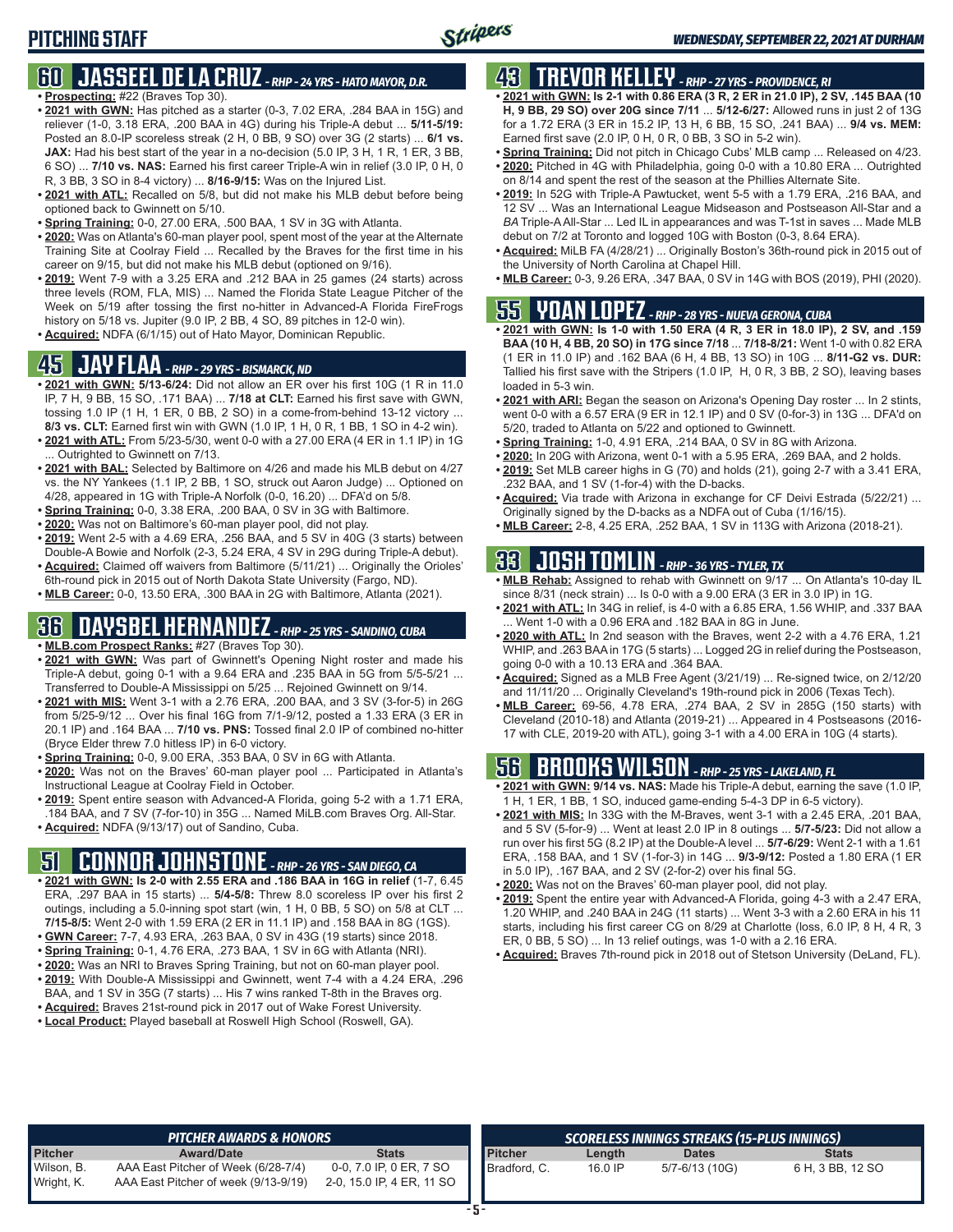## **BATTERS**

## **17 JOHAN CAMARGO** *- INF - 27 YRS - PANAMA CITY, PANAMA*

*SEASON WITH GWN:*.319, 17 HR, 64 RBI, 0 SB, .935 OPS *HIT STREAK:* 7G (12-26)

- *9/19 vs. NAS:* 2-5, 2B, HR, R, 4 RBI *LAST SERIES:* .444 (8-18), 2 2B, 3B, 2 HR, 8 RBI **• Leaderboard:** Entering 9/22, ranks among Triple-A East top 10 in batting (2nd, .319), hits (T-2nd, 117), OBP (3rd, .395), runs (T-4th, 67), OPS (5th, .935), total bases (5th, 198), RBI (8th, 64), SLG (8th, .540), XBH (T-8th, 43), triples (T-9th, 4). **• 2021 with GWN: Since 9/1, batting .393 (24-for-61, 5 2B, 1 3B, 4 HR, 9 R, 16 RBI, 1.176 OPS) in 17G** ... **5/8 at CLT:** Notched first career multi-HR game (2-for-4, 2 HR, 2 RBI) ... **6/5 vs. JAX:** Started 5-4-3 triple play, GWN's first since 5/28/19 at TOL ... **7/18 at CLT:** Hit a 2-out, 2-run HR (#8) in 9th for a 12-11 lead (GWN had trailed 11-3) ... **7/22-8/14:** Posted team-best 20G on-base streak (.347, 26-for-75, 4 2B, 2 3B, 2 HR, 14 R, 14 RBI, 6 BB, .924 OPS) ... **9/4 vs. MEM:** Matched season high with 4 RBI (2-for-3, HR #15) in 5-2 victory ... **9/4-9/9:** Posted 5-straight multihit games (.579, 11-for-19, 2 2B, 1 HR, 1 R, 5 RBI, 1.442 OPS) ... **9/19 vs. NAS:** Matched season high with 4 RBI (2-for-5, 2B, HR #17) in 7-0 win.
- **• Gwinnett Career:** Has hits in 116 of 154G (75.3%) since 2017, batting .329 (193 for-587, 39 2B, 5 3B, 26 HR, 100 R, 106 RBI, 1 SB, .940 OPS).
- **• 2021 with ATL:** In 6 stints with the Braves, batting .000 (0-for-16, 1 R) in 15G.
- **• 2020:** Made Braves' Opening Day roster and batted .200 (8 2B, 4 HR, 16 R, 9 RBI) in 35G ... Played in 4G during NLCS (.250, 2-for-8, 1 2B, 1 RBI).
- **• Acquired:** NDFA (7/2/10) out of Panama City, Panama.
- **• MLB Career:** .257, 68 2B, 4 3B, 34 HR, 144 RBI, 2 SB in 364G with Atlanta (2017- 21) ... Played in 2018 and 2020 Postseasons (.087, 1 2B, 1 RBI in 8G).

## **9 RYAN CASTEEL** *- 1B/C - 30 YRS - CHATTANOOGA, TN*

*SEASON WITH GWN:*.254, 8 HR, 27 RBI, 0 SB, .811 OPS *HIT STREAK:* 1G (3-4) *9/19 vs. NAS:*3-4, HR, R, 2 RBI *LAST SERIES:* .600 (3-5), HR, 2 RBI

- **• 2021 with GWN: Since 9/1, batting .333 (7-for-21, 3 HR, 3 R, 6 RBI, 1.153 OPS) in 7G** ... **5/15-5/18:** Had 6 RBI in 3G span, including 5/15 vs. LOU (1-for-2, GW 3-run 2B, 3 RBI) and 5/16 vs. LOU (1-for-3, HR, 2 RBI) ... **6/3 vs. JAX:** Hit pinch-hit 2-run HR (#2) ... **6/24 at NOR:** Crushed game-winning grand slam (#3) in 6-2 victory (1-for-4, 4 RBI), his 2nd career slam (first since 7/20/13 with Adv-A Modesto) ... **8/8-G2 vs. CLT:** Homered for the first time since 6/24 (#4), decisive 2-run shot in 8-2 victory ... **9/9 at COL:** Blasted solo HR (#6) for lone run in 1-0 win.
- **• 2020:** Was not on the Braves' 60-man player pool ... Did not play.
- **• 2019:** Played 118G with Double-A Mississippi, batting .263 (21 2B, 2 3B, 21 HR, 73 RBI, .811 OPS) ... Ranked 2nd in the Southern League in homers and RBI, 3rd in slugging (.477) ... Was his 2nd career 20-homer season (hit 22 in 2013).
- **• Acquired:** MiLB FA (3/14/21) ... Originally Colorado's 17th-round pick in 2010 out of Cleveland State Community College (Cleveland, TN).

### **12 TRAVIS DEMERITTE** *- OF - 26 YRS - NEW YORK, NY*

*SEASON WITH GWN:*.295, 20 HR, 54 RBI, 7 SB, .983 OPS *HIT STREAK:* 1G (1-4) *9/19 vs. NAS:*1-4, 2B, R, RBI *LAST SERIES:* .313 (5-16), 2B, RBI

- **• Leaderboard:** Entering 9/22, ranks T-9th in Triple-A East in homers (20). **• 2021 with GWN: 5/4 at CLT:** Tallied 5 RBI (3-for-6, HR) to set GWN Opening Night record ... **6/2-7/21:** Posted 10G hitting streak (.372, 16-for-43, 2 2B, 3 HR, 10 R, 8 RBI, 1.041 OPS) ... **6/10-7/10:** Was on the Injured List ... **7/17-7/25:** Hit 3 grand slams in 7G span, raising his career total to 6 (4 with GWN) ... **7/27 at MEM:** Homered for 3rd straight game, GW solo blast (#12) in 1-0 win ... **8/21 at LOU:** Matched a season high with 4 hits (4-for-4, 3-run HR, 2 R, 4 RBI) ... **9/12 at COL:** Hit 20th HR of the year (1-for-5, 3 RBI), becoming 3rd player in GWN history with two 20-HR seasons (Ernesto Mejia in 2012-13, Stefan Gartrell in 2011-12).
- **• Gwinnett Career:** Has reached base in 146 of 169G (86.4%) since 2019, batting .290 (167-for-576, 41 2B, 2 3B, 40 HR, 117 R, 127 RBI, 11 SB, .960 OPS).
- **• 2020:** Hit .172 with 1 2B, 4 RBI in 18G with Detroit ... DFA'd on 2/5/21.
- **• 2019:** Made his Triple-A debut with Gwinnett and was an IL All-Star (.286, 20 HR, 73 RBI, .944 OPS in 96G) ... Traded to Detroit on 7/31, made his MLB debut (.225, 3 HR, 10 RBI in 48G).
- **• Acquired:** Off Waivers from Detroit (2/12/21) ... Originally Texas' 1st-round pick (30th overall) in 2013 out of Winder-Barrow High School (Winder, GA).
- **• MLB Career:** .217, 8 2B, 2 3B, 3 HR, 14 RBI, 3 SB with Detroit (2019-20).

## **18 PHILLIP ERVIN** *- OF - 29 YRS - MOBILE, AL*

*SEASON WITH GWN:*.197, 7 HR, 26 RBI, 11 SB, .637 OPS *HIT STREAK:* -3G (0-6)

*9/19 vs. NAS:*DNP *LAST SERIES:* .000 (0-6)

- **• 2021 with GWN: 6/2 vs. JAX:** Hit decisive 3-run HR (#1) and tallied season-high 4 RBI (1-for-4, R) ... **6/13 at MEM:** Belted game-tying 2-run HR (#2) with 2 outs in the 9th of an eventual 7-6 loss (1-for-3, 1 R, 2 RBI) ... **7/7 vs. NAS:** Clubbed game-tying 2-run pinch-hit HR (#5, 1-for-1, 2 RBI) ... **8/1 at MEM:** Lined GWRBI single with 2 outs in 9th inning in 4-2 win (1-for-2, RBI) ... **9/3 vs. MEM:** Launched 2nd pinch-hit homer of the year (solo, 1-for-1, 1 RBI).
- **• 2020:** Between Cincinnati and Seattle, hit .149 with 3 2B, 4 RBI, 1 SB in 37G ... DFA'd by the Reds (8/28), Mariners (12/16), and Chicago Cubs (2/20/21).
- **• Acquired:** Off waivers from the Chicago Cubs (2/22/21) ... Originally Cincinnati's 1st-round pick (27th overall) in 2013 out of Samford University (Homewood, AL).
- **• MLB Career:** .247, 26 2B, 8 3B, 17 HR, 68 RBI, 15 SB in 237G with CIN, SEA (2017-20) ... Tallied 7 of his 8 career triples in 2019 (ranked 7th in NL).

## **7 MAIKEL FRANCO** *- INF - 29 YRS - AZUA, D.R.*

*SEASON WITH GWN:*.083, 0 HR, 0 RBI, 0 SB, .237 OPS *HIT STREAK:* -1G (0-4) *9/19 vs. NAS:*0-4, R *LAST SERIES:* .083 (1-12)

- **• 2021 with GWN:** Joined on 9/8, made ATL org. debut on 9/16 vs. NAS (0-for-4).
- **• 2021 with BAL:** Signed a MLB deal on 3/16 ... Hit .210 (22 2B, 11 HR, 31 R, 47 RBI, .608 OPS) in 104G ... Hit season-best .269 (6 2B, 4 HR, 12 R, 17 RBI, .768 OPS) in 26G in June ... Released on 8/25.
- **• 2020 with KC:** Signed a MLB deal with Kansas City on 12/27/19 ... In lone season with the Royals, hit .278 (16 2B, 8 HR, 23 R, 38 RBI, 1 SB, .778 OPS) in 60G.
- **• Acquired:** MiLB FA (8/31/21) ... Originally a NDFA with Philadelphia (1/13/10).
- **• Triple-A History:** With Lehigh Valley (2014-15, 2019), hit .272 (47 2B, 6 3B, 22 HR, 84 R, 108 RBI, 5 SB, .765 OPS) in 178G.
- **• MLB Career:** .246, 148 2B, 4 3B, 121 HR, 428 RBI, 4 SB in 820G with PHI (2014- 19), KC (2020), BAL (2021) ... In 6 years with Phillies, hit .249 with 102 HR, 343 RBI (had 20-plus HR in 3-straight years from 2016-18).

## **8 RYAN GOINS** *- INF - 33 YRS - TEMPLE, TX*

*SEASON WITH GWN:*.230, 6 HR, 34 RBI, 2 SB, .645 OPS *HIT STREAK:* -1G (0-2) *9/19 vs. NAS:*0-2, 2 BB *LAST SERIES:* .231 (3-13), HR, RBI

- **• 2021 with GWN: 5/4 at CLT:** Hit Gwinnett's first HR of the season (solo, 2-for-5, RBI) ... **5/12 vs. LOU:** Set season highs for hits (3-for-4) and RBI (3) ... **6/18-6/29:** Posted season-best 8G hitting streak (.400, 10-for-25, 1 2B, 3 R, 6 RBI) ... **7/4 at DUR:** Homered for the first time since Opening Night (2-run, #2, 1-for-4, 2 RBI) ... **8/13 vs. DUR:** Clubbed 2-run HR (#4) in 8th inning for decisive runs in 6-4 victory (2-for-4, 2 R, 2 RBI) ... **8/6-8/17:** In his first 8G since returning from the Olympics, hit .304 (7-for-23, 3 HR, 5 R, 6 RBI, .987 OPS).
- **• Tokyo Olympics:** Was on GWN's Temporary Inactive List while playing for Mexico in this year's Olympics ... Hit .250 (1-for-4, R, RBI) in 2G (MEX went 0-3).
- **• Triple-A Career:** Has played for BUF (2013-16), LHV (2018), CLT (2019), and GWN (2021) ... Was teammates with MGR Matt Tuiasosopo in 2014 with BUF.
- **• 2020:** Played in 14G with the Chicago White Sox, batting .000 (0-for-9, 4 R) ... Spent most of the year at the Alternate Training Site in Schaumburg, IL.
- **• Acquired:** MiLB FA (2/25/21) ... Originally Toronto's 4th-round pick in 2009 out of Dallas Baptist University (Dallas, TX).
- **• MLB Career:** .228, 71 2B, 12 3B, 22 HR, 158 RBI in 555G with TOR, KC, CWS (2013-20) ... Played for TOR in 2015-16 Postseasons (.146, 1 HR, 5 RBI in 14G).

## **5 TERRANCE GORE** *- OF - 30 YRS - MACON, GA*

*SEASON WITH GWN:*.232, 0 HR, 1 RBI, 17 SB, .725 OPS *HIT STREAK:* 1G (1-4) *9/19 vs. NAS:*1-4, 2B *LAST SERIES:* .250 (1-4), 2B)

- **• 2021 with GWN:** Is 17-for-21 (80.9%) in stolen base attempts, including a pair of 2-steal games (5/18 at NAS, 6/18 vs. NAS) ... **6/9-G2 at MEM:** Stole 3rd and scored winning run in 8th inning of 3-1 victory ... **7/10 vs. NAS:** Notched seasonhigh 3 hits (3-for-3, 2B, R).
- **• 2020:** Logged 2G in his lone season with the Los Angeles Dodgers (0 PA).
- **• Acquired:** MiLB FA (2/18/21) ... Originally Kansas City's 20th-round pick in 2011 out of Gulf Coast Community College (Panama City, FL).
- **• MLB Career:** .224, 2 2B, 1 3B, 0 HR, 1 RBI, 40 SB in 102G with KC, CHC, LAD (2014-20) ... Played in the Postseason with KC (2014-15) and CHC (2018), going 0-for-2 with 3 R, 5 SB ... Won World Series with the Royals in 2015.

## **4 SEAN KAZMAR JR.** *- INF - 37 YRS - VALDOSTA, GA*

| <b>SEASON WITH GWN: .217, 9 HR, 26 RBI, 3 SB, .629 OPS</b> |  |  | <b>HIT STREAK: <math>-3G(0-6)</math></b> |  |
|------------------------------------------------------------|--|--|------------------------------------------|--|
| $9/19$ vs. NAS: DNP                                        |  |  | <b>LAST SERIES:</b> .100 (1-10)          |  |
|                                                            |  |  |                                          |  |

- **• Gwinnett Career:** Batting .263 (674-for-2559, 136 2B, 12 3B, 46 HR, 308 R, 296 RBI, 26 SB) in 748G over 8 seasons ... Leads in career G, AB, H, TB (972), 2B, R, RBI ... Ranks 2nd in career 3B (12) ... Ranks 3rd in career HR (46).
- **• Braves Records:** Owns Atlanta Braves Triple-A records for career hits (passed Larry Whisenton's 657 on 7/31 at MEM) and at-bats (passed Chico Ruiz's 2,510 on 8/22 at LOU) ... Is 2nd in doubles (136), 3rd in games (748), 4th in RBI (296).
- **• 2021 with GWN: 5/25 vs. MEM:** Lined a walk-off single in the 9th for a 2-1 win, his first career walk-off RBI with GWN ... **7/8-G1 vs. NAS:** Passed Joey Terdoslavich for 3rd on GWN career HR list (#42, 1-for-3, 2 RBI) ... **7/22 vs. NOR:** Passed Damon Hollins for 2nd on ATL Triple-A hits list (#649, 2-for-3, HR, 2 RBI) ... **7/28 at MEM:** Notched his 999th and 1,000th career Triple-A hits (2-for-5, R) ... **9/1 vs. MEM:** Hit game-winning 2-run HR (#9) in 7th for 3-2 victory (2-for-3, 2 RBI).
- **• 2021 with ATL:** Contract selected on 4/17, has spent 2 stints with Atlanta (4/17- 4/23, 5/4-5/7), going 0-for-2 ... Pinch hit on 4/17 at the Chicago Cubs, marking his first MLB appearance in 4,589 days since 9/23/08 with San Diego ... The last player with a bigger gap between MLB appearances was Ralph Winegarner (13 years, 14 days between 6/23/36 with CLE and 7/7/49 with STL).
- **• Acquired:** MiLB FA (12/7/20) ... Originally San Diego's 5th-round pick in 2004 out of the College of Southern Nevada.
- **• MLB Career:** .195, 1 2B, 0 3B, 0 HR, 2 RBI in 22G with SD (2008), ATL (2021).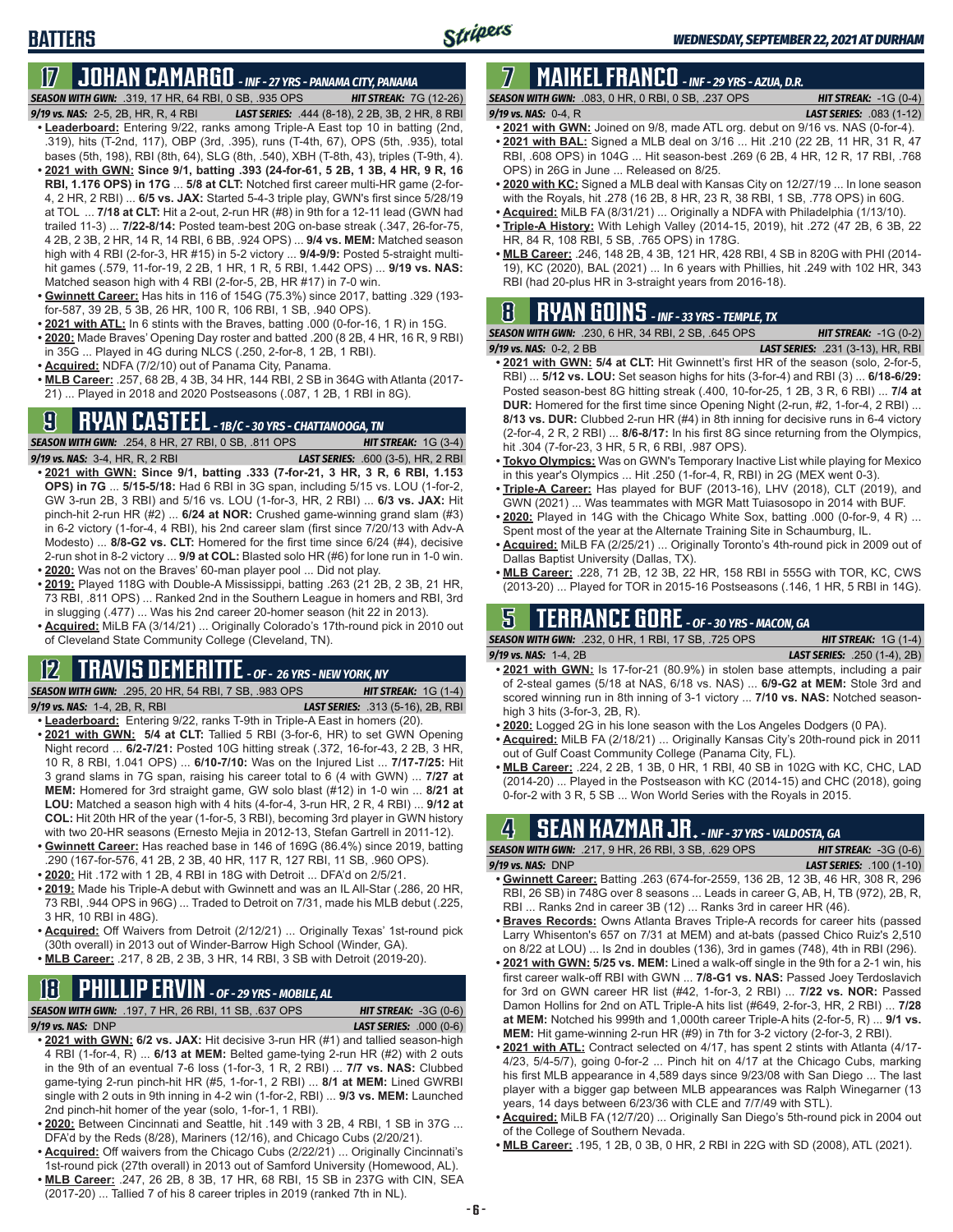### **20 JONATHAN MORALES** *- C - 26 YRS - ARROYO, PUERTO RICO SEASON WITH GWN:*.152, 2 HR, 12 RBI, 0 SB, .395 OPS *HIT STREAK:* 1G (1-4)

*9/19 vs. NAS:*DNP *LAST SERIES:* .133 (2-15)

- **• 2021 with GWN: 5/7 at CLT:** Tied his single-game career high with 5 RBI, going 2-for-6 with a 3-run HR (#1) in the 9th ... **8/6 vs. CLT:** Hit a 2-out walk-off single in 11th inning for 4-3 win (2nd career walk-off with GWN, last on 7/21/18 vs. PAW) 8/20 at LOU: Went 4-for-4 (2B, HR, 2 R, 3 RBI), his most hits in a game since 8/13/16 with Class-A Rome at Hickory (career-best 5-for-5).
- **• GWN Career:** In 97G since 2018, batting .221 (10 2B, 4 HR, 33 RBI, .551 OPS). **• 2020:** Spent entire year at Braves Alternate Training Site in Gwinnett (no MLB
- debut) ... Played for Caguas of the Puerto Rican Winter League (.394, 3 HR, 9 RBI in 13G), earning PWL Postseason All-Star honors.
- **• 2019:** Hit .240 (13 2B, 2 HR, 27 R, 25 RBI) in 80G between Double-A Mississippi and Gwinnett ... Logged 1 game during the IL Playoffs (0-for-1, BB).
- **• Acquired:** Braves' 25th-round pick in 2015 out of Miami-Dade CC.

## **15 CRISTIAN PACHE** *- OF - 22 YRS - SANTO DOMINGO CENTRO, D.R.*

*SEASON WITH GWN:*.273, 10 HR, 38 RBI, 9 SB, .767 OPS *HIT STREAK:* 4G (6-17)

*9/19 vs. NAS:* 1-5, DNP *LAST SERIES:* .353 (6-17), RBI **• MLB.com Prospect Ranks:** #1 (Braves Top 30), #39 (Top 100).

- **• 2021 with GWN: Ranks 6th in the Triple-A East in batting since 8/1, hitting .321 (43-for-134, 8 2B, 4 HR, 20 R, 16 RBI, 5 SB, .847 OPS) in 36G** ... **5/29- 6/1:** Assigned to rehab (right hamstring inflammation), played 1G before being activated/optioned on 6/2 ... **6/5 vs. JAX:** Went 3-for-6 with 2 doubles, including game-tying 2-run double in 9th ... **6/10 at MEM:** Tallied first career multi-HR game (3-for-5, 2 HR, 3 R, 4 RBI) ... **6/30 at DUR:** Notched last-at-bat GWRBI single in 9th for 2-1 win (2-for-3, 2B, RBI) ... **7/21 vs. NOR:** Homered in both games of a DH (#3-4, 2-for-6, 2 R, 2 RBI) ... **8/11 vs. DUR:** Went 4-for-6 with 5 RBI in a DH sweep, tallying 2 HR (#8-9) and delivering 2-out walk-off single in G1 (won 4-3) ... **9/7 at COL:** Fell triple shy of the cycle (3-for-4, 2B, HR #10, 3 R, RBI, SB).
- **• 2021 with ATL:** On Atlanta's Opening Day roster for the first time ... Hit .111 (3 2B, 1 HR, 6 R, 4 RBI) in 22G ... Placed on IL twice, on 4/14 and 5/14.
- **• 2020:** Spent most of the year at the Alternate Training Site ... Made his MLB debut on 8/21 vs. Philadelphia (1-for-4) ... Played just 2G during regular season (.250) ... Also made MLB Postseason debut (.182, 1 2B, 1 HR, 4 R, 4 RBI in 12G).
- **• 2019:** Between Mississippi (104G) and Gwinnett (26G), hit .277 (36 2B, 9 3B, 12 HR, 63 R, 61 RBI, 8 SB, .802 OPS) in 130G ... Named a Southern League Postseason All-Star and MLB All-Star Futures Game participant.
- **• Acquired:** NDFA (7/4/15) out of Santo Domingo Centro, D.R.
- **• MLB Career:** .119, 3 2B, 0 3B, 1 HR, 4 RBI, 0 SB in 24G with Atlanta (2020-21).

## **2 YOLMER SANCHEZ** *- INF - 29 YRS - MARACAY, VENEZUELA*

*SEASON WITH GWN:*.210, 9 HR, 32 RBI, 5 SB, .654 OPS *HIT STREAK:* -1G (0-4) *9/19 vs. NAS:*DNP *LAST SERIES:* .143 (1-7), 2B

- **• 2021 with GWN: 5/7 at CLT:** Went 3-for-5 (3 R, 3 RBI) with GWN's first triple of the year ... **6/9-G2 at MEM:** Stole home as part of a double-steal with Drew Waters, scored tying run in 3-1 win (1-for-2, R, SB) ... **7/30 at MEM:** Recorded 2nd career multi-HR game (1st since 5/2/15, CLT vs. SWB), hitting 2 solo shots (#4-5) including GW blast in 8th for 8-7 win (2-for-3, 3 R, 2 RBI) ... **8/26 at NAS:** Fell a homer shy of the cycle (3-for-4, 2B, 3B, RBI) in 2-1 win ... **7/22-9/5:** Hit .290 (29 for-100, 2 2B, 1 3B, 8 HR, 17 R, 18 RBI, .933 OPS) in 33G.
- **• 2020:** Played 11G with the Chicago White Sox, batting .313 (3 2B, 1 HR, 1 RBI, 1.164 OPS) ... Made his MLB Postseason debut in the ALWCS (1G, no at-bat).
- **• Acquired:** MiLB FA (3/31/21) ... Originally a NDFA with Chi. White Sox (5/29/09). **• MLB Career:** .245, 113 2B, 24 3B, 32 HR, 215 RBI, 30 SB in 657G with the Chi. White Sox (2014-20) ... Won an AL Gold Glove in 2019 (.987 FPCT at 2B).

### **14 CHADWICK TROMP** *- C - 26 YRS - ORANJESTAD, ARUBA SEASON WITH GWN:*--- *HIT STREAK:* 0G (0-0)

*9/19 vs. NAS:*DNP *LAST SERIES:* DNP

- **• 2021 with GWN:** Assigned on 9/21 ... Will make his Braves organization debut. **• 2021 with SF:** In 4 stints with Giants (4/18, 6/1-6/11, 7/5-7/18, 8/26), hit .222 (4 for-18, 1 HR, 2 RBI) in 9G ... Also played 55G with Triple-A affiliate in Sacramento, batting .224 (43-for-192, 12 2B, 6 HR, 23 R, 24 RBI) ... DFA'd on 9/18.
- **• 2020:** Signed a MiLB deal with San Francisco on 1/6 ... Assigned to the Alternate Training Site on 7/19 ... Had his contract selected on 7/28 and made his MLB debut, batting .213 (13-for-61, 1 2B, 4 HR, 11 R, 10 RBI) in 24G ... Had his first career MLB hit on 7/31 vs. Texas (single off Mike Minor, finished 2-for-4 with 2B and RBI) ... Hit his first homer on 8/2 vs. Texas (2-run, off Jesse Chavez) ... Was on the IL from 9/22-8/28 (right shoulder strain) ... Re-signed on 12/9.
- **• Acquired:** Off Waivers from San Francisco (9/21/21) ... Originally signed by Cincinnati as a NDFA out of Aruba (5/24/13).
- **• MLB Career:** .215, 1 2B, 0 3B, 5 HR, 12 RBI, 0 SB in 33G with San Francisco (2020-21).

## **1 RILEY UNROE** *- INF - 26 YRS - NEW ORLEANS, LA*

*SEASON WITH GWN:*.118, 0 HR, 0 RBI, 1 SB, .368 OPS *HIT STREAK:* 1G (1-3)

- *9/19 vs. NAS:*DNP *LAST SERIES:* DNP
	- **• 2021 with GWN:** Was on the Stripers' Opening Night roster, played in 6G through 5/16 (.071, 1-for-14, 2 R, 1 SB) ... Transferred to Mississippi on 5/18 ... Rejoined Gwinnett on 9/9.
	- **• 2021 with MIS:** In 27G, hit .261 (23-for-88, 3 2B, 2 3B, 2 HR, 6 RBI, 1 SB, .732 OPS) ... Was on the IL from 6/16-7/14, 7/24-8/10, 8/19-9/7.
	- **• 2020:** Was not on Braves' 60-man player pool ... Played for Brisbane in Australian Baseball League (.176, 0 HR, 3 R, 0 RBI in 6G).
	- **• 2019:** Played for Advanced-A Florida, Double-A Mississippi, and Gwinnett, batting .281 (22 2B, 3 3B, 9 HR, 59 R, 60 RBI, 14 SB) in 128G ... Named Florida State League Midseason All-Star, Southern League Player of the Week (9/2/19), and MiLB.com Braves Organization All-Star.
- **• Acquired:** 2018 Rule 5 (LA Angels) ... Originally Tampa Bay's 2nd-round pick in 2013 out of Desert Ridge High School (Mesa, AZ).

## **11 Drew WATERS** *- OF - 22 YRS - ATLANTA, GA*

*SEASON WITH GWN:*.241, 9 HR, 34 RBI, 27 SB, .714 OPS *HIT STREAK:* 2G (5-9)

- *9/19 vs. NAS:*3-5, 2B, R, SB *LAST SERIES:* .261 (6-23), 3 2B, 3 SB **• Leaderboard:** Entering 9/22, ranks among Triple-A East top 10 in stolen bases (5th, 27) and runs (6th, 65).
- **• MLB.com Prospect Ranks:** #3 (Braves Top 30), #80 (Top 100 Prospects).
- **• 2021 with GWN: Batting .556 (5-for-9, 2 2B, 3 R, 2 SB) in last 2G since 9/18** ... **5/15-6/10:** Hit .316 (25-for-79, 4 2B, 3 HR, 16 R, 9 RBI, 6 SB, .906 OPS) in 21G ... **5/18 at NAS:** Recorded first career multi-HR game (3-for-5, 2 HR, 3 RBI) and became the first GWN player to homer from both sides of the plate since Mel Rojas Jr. (7/7/16 at CLT) ... **5/19 at NAS:** Fell a triple shy of the cycle in first 4-hit game at Triple-A (4-for-5, 2B, HR, 2 R, 2 RBI, 2 SB) ... **6/9-G2 at MEM:** Lined RBI single in 8th (2-for-3, R, RBI) for last-at-bat 3-1 win ... **7/2-7/18:** Posted 13G onbase streak (.357, 20-for-56, 8 2B, 1 3B, 2 HR, 14 R, 10 RBI, 4 SB) ... **7/1-7/31:** Led Triple-A East in XBH with 17, batting .301 (31-for-103, 11 2B, 1 3B, 5 HR, 23 R, 17 RBI, 5 SB, .924 OPS) in 24G ... **9/10 at COL:** Homered for first time since 7/24 (solo, #9) and tallied game-ending outfield assist (#11) in 6-3 win.
- **• Futures Game:** Played for the NL Team in the 2021 SiriusXM All-Star Futures Game on 7/11 at Coors Field (1-for-1, BB) ... Was the 7th active Gwinnett player selected to the game (1st since RHP Touki Toussaint in 2018).
- **• 2020:** Spent entire year at Braves Alternate Site in Gwinnett (no MLB debut).
- **• 2019:** Hit .309 (40 2B, 9 3B, 7 HR, 80 R, 52 RBI, 16 SB) in 134G with Double-A Mississippi and Gwinnett ... Won Southern League Batting Title (.319, best in MIS history) and Most Valuable Player (1st in MIS history) ... Ranked among MiLB top 5 in doubles (T-3rd, 40) and hits (5th, 163).
- **• Acquired:** Braves' 2nd-round pick in 2017 out of Etowah High School (Woodstock, GA) ... Named Gatorade Georgia Baseball Player of the Year in 2017.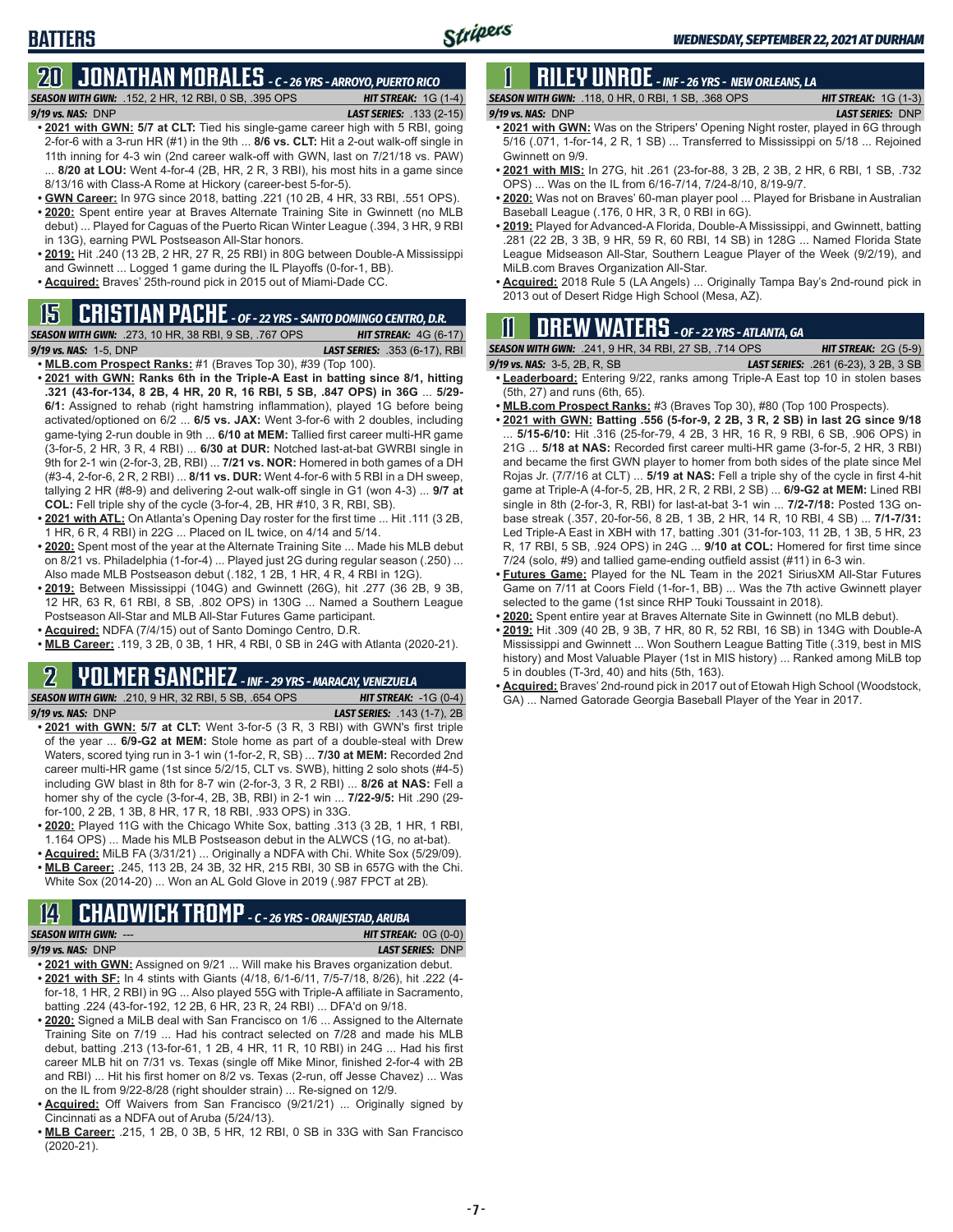| <b>OFFENSE</b> |                                                                                              |                                                          | Stripers |                               |  |  |  |  | <b>WEDNESDAY, SEPTEMBER 22, 2021 AT DURHAM</b> |
|----------------|----------------------------------------------------------------------------------------------|----------------------------------------------------------|----------|-------------------------------|--|--|--|--|------------------------------------------------|
| TOTAL:         | 248, 157 HR, 754 OPS RISP:                                                                   | 264, 47 HR, 306 OPS RUNS/INNING: 1 2 3 4 5 6 7 8 9 X TOT |          |                               |  |  |  |  |                                                |
| Vs. LHP:       | 248, 64 HR, 782 OPS RISP/20: 254, 22 HR, 792 OPS Stripers: 74 54 63 60 80 62 77 61 43 14 588 |                                                          |          |                               |  |  |  |  |                                                |
|                | Vs. RHP: 248, 93 HR, 739 OPS LOADED: 323, 8 HR, 990 OPS Opponents:                           |                                                          |          | 72 55 68 56 47 57 44 32 26 14 |  |  |  |  | 471                                            |

|            |                          |                |                |                |                |                |                          | <b>HOME RUNS</b>       |                                               |                          | <b>MULTI-GAMES</b>       |                |
|------------|--------------------------|----------------|----------------|----------------|----------------|----------------|--------------------------|------------------------|-----------------------------------------------|--------------------------|--------------------------|----------------|
| Player     | 1 <sub>R</sub>           | 2R             | 3R             | GS             | Tot.           |                |                          | Off LH Off RH Team W-L | <b>Last HR with Gwinnett (Regular Season)</b> | <b>Hit</b>               | <b>RBI</b>               | <b>HR</b>      |
| Almonte    | 2                        |                |                |                | 3              |                | 2                        | $3-0$                  | 5/30/21 vs. MEM. 1R (RH Connor Jones)         | 8                        | 5                        |                |
| Arcia      | 12                       | 5              | ÷              | ٠              | 17             | $\overline{7}$ | 10                       | $10 - 4$               | 8/17/21 at LOU, 1R (RH Hunter Greene)         | $\overline{21}$          | 10                       | $\overline{2}$ |
| Brugman    |                          |                |                |                |                |                |                          | $0 - 0$                |                                               |                          |                          |                |
| Camargo    | 6                        | $\overline{ }$ | 4              | $\blacksquare$ | 17             | 9              | 8                        | $11 - 5$               | 9/19/21 vs. NAS, 3R (LH Kyle Lobstein)        | 32                       | 17                       | $\overline{ }$ |
| Casteel    | $\overline{2}$           | 5              |                |                | 8              | 5              | 3                        | $6 - 2$                | 9/19/21 vs. NAS. 1R (RH Connor Sadzeck)       | 8                        | 9                        |                |
| Contreras  | 5                        | 3              |                | Ĭ.             | 9              | $\overline{2}$ | 7                        | $8 - 1$                | 9/7/21 at COL, 1R (LH Kirk McCarty)           | 11                       | $\overline{7}$           | ٠              |
| d'Arnaud   |                          |                |                |                | ٠              | ٠              | $\overline{\phantom{a}}$ | $0 - 0$                |                                               | $\overline{A}$           | $\sim$                   |                |
| Demeritte  | 10                       | 4              | 3              | 3              | 20             | 10             | 10                       | $17-3$                 | 9/12/21 at COL, 3R (RH Jordan Stephens)       | 17                       | 13                       |                |
| Ervin      | 4                        | $\overline{2}$ | $\overline{ }$ | ٠              | $\overline{7}$ | 5              | 2                        | $5 - 2$                | 9/3/21 vs. MEM, 1R (LH Evan Kruczynski)       | $\overline{7}$           | $\overline{7}$           |                |
| Franco     |                          |                |                |                |                |                |                          | $0 - 0$                |                                               |                          |                          |                |
| Goins      | 4                        | $\overline{2}$ | ÷              | ٠              | 6              |                | 5                        | $5 - 1$                | 9/14/21 vs. NAS, 1R (RH Josh Lindblom)        | 15                       | 8                        | ٠.             |
| Gore       |                          |                | ٠              |                |                | ٠              |                          | $0-0$                  |                                               | 3                        | ٠                        |                |
| Heredia    | $\overline{\phantom{a}}$ | ۰              | ۰              | $\blacksquare$ | ٠              | ٠              | $\overline{\phantom{a}}$ | $0 - 0$                | ---                                           | $\overline{\phantom{a}}$ | $\overline{\phantom{a}}$ | ٠              |
| Inciarte   |                          |                |                |                |                |                |                          | $0 - 0$                |                                               |                          |                          |                |
| Jackson    | 4                        | 4              |                | 2              | 11             | 8              | 3                        | $5 - 2$                | 7/28/21 at MEM. 1R (LH Matthew Liberatore)    | 11                       | 10                       | 3              |
| Kazmar Jr. | 5                        | 3              |                | ٠              | 9              | 3              | 6                        | $6 - 3$                | 9/1/21 vs. MEM, 2R (LH Matthew Liberatore)    | 9                        | $\overline{7}$           |                |
| Kipnis     | 4                        | 5              |                |                | 10             |                | 9                        | $8 - 2$                | 9/14/21 vs. NAS, 2R (RH Josh Lindblom)        | 17                       | 10                       |                |
| Lucrov     |                          |                |                | $\blacksquare$ | $\overline{2}$ | $\overline{a}$ | 2                        | $1 - 1$                | 6/10/21 at MEM, 3R (RH Grant Black)           | $\overline{4}$           | 3                        |                |
| Martinez   |                          |                |                |                |                |                |                          | $0 - 0$                |                                               | 2                        | $\overline{A}$           |                |
| Morales    |                          |                |                |                | $\overline{2}$ |                |                          | $2 - 0$                | 8/20/21 at LOU, 1R (LH Phillip Diehl)         | $\overline{2}$           | $\overline{2}$           |                |
| Pache      | 8                        |                |                |                | 10             | 4              | 6                        | $7 - 2$                | 9/7/21 at COL, 1R (LH Kirk McCarty)           | $\overline{21}$          | 8                        | 1              |
| Rosario    | $\overline{2}$           |                |                |                | 4              |                | 4                        | $4 - 0$                | 8/26/21 at NAS, 1R (RH Josh Lindblom)         | $\overline{2}$           | 5                        |                |
| Sanchez    | 6                        | $\overline{2}$ |                | $\blacksquare$ | 9              | 4              | 5                        | $5 - 3$                | 9/5/21 vs. MEM, 1R (RH T.J. Zeuch)            | 12                       | 6                        | $\overline{1}$ |
| Snider     | $\overline{2}$           |                |                |                | 4              | $\overline{a}$ | 4                        | $4 - 0$                | 8/21/21 at LOU, 3R (RH Tim Adleman)           | 3                        | $\overline{4}$           |                |
| Tromp      | $\overline{\phantom{a}}$ |                | ۰              | ۰              | ٠              | ٠              |                          | $0 - 0$                |                                               | ٠                        | $\overline{\phantom{a}}$ |                |
| Unroe      | $\overline{\phantom{a}}$ |                | ٠              | ٠              |                |                |                          | $0-0$                  | 7/19/19 vs. ROC, 1R (RH Drew Hutchison)       | ٠                        | ۰                        |                |
| Waters     | 5                        | 2              | 2              |                | 9              | 4              | 5                        | $5 - 3$                | 9/10/21 at COL, 1R (RH Heath Fillmyer)        | 22                       | 8                        | 1              |
| Total:     | 83                       | 46             | 20             | 8              | 157            |                |                          |                        |                                               |                          |                          |                |

|  | <b>HOME RUN VARIANTS</b> |  |
|--|--------------------------|--|
|  |                          |  |

**Back-to-Back Homers (4x):** Almonte (GS) / Snider, 5/7 at CLT (1st Inning) Jackson (2R) / Contreras, 7/14 at CLT (1st Inning) Pache (1R) / Arcia, 8/11-G2 vs. DUR (1st Inning) Camargo (2R) / Kipnis, 8/20 at LOU (3rd Inning)

#### **Back-to-Back-to-Back Homers (1x):**

Arcia (2R) / Camargo / Demeritte, 5/8 at CLT (6th Inning)

#### **Pinch-Hit Homers (5x):**

Demeritte (1R), 5/12 vs. LOU (7th Inning) Casteel (2R), 6/3 vs. JAX (7th Inning) Ervin (2R), 7/7 vs. NAS (6th Inning) Snider (3R), 8/21 at LOU (8th Inning) Ervin (1R), 9/3 vs. MEM (7th Inning)

#### **Leadoff (Game) Homers (4x):**

Waters (2x), 5/19 at NAS, 7/22 vs. NOR Arcia (1x), 7/3 at DUR Pache (1x), 8/8-G2 vs. CLT

#### **Walk-Off Homers (1x):**

Arcia (Solo), 5/16 vs. LOU (9th Inning)

|            |            |    |    |    |    | <b>STRIPERS BATTING BY MONTH</b> |           |            |            |            |
|------------|------------|----|----|----|----|----------------------------------|-----------|------------|------------|------------|
|            | <b>AVG</b> | G  | 2B | 3B | HR | <b>RBI</b>                       | <b>SB</b> | <b>OBP</b> | <b>SLG</b> | <b>OPS</b> |
| $M$ ay:    | .254       | 24 | 43 | 2  | 36 | 138                              | 24        | .366       | .445       | .811       |
| June:      | .227       | 25 | 36 | 3  | 21 | 88                               | 23        | .308       | .357       | .665       |
| July:      | .271       | 28 | 52 | 2  | 47 | 161                              | 23        | .352       | .479       | .831       |
| August:    | .237       | 25 | 30 | 6  | 30 | 103                              | 14        | .298       | .401       | .700       |
| September: | .249       | 17 | 23 |    | 23 | 67                               | 11        | .317       | .423       | 740        |

|                     | <b>HITTER AWARDS &amp; HONORS</b>                                           |                                           |
|---------------------|-----------------------------------------------------------------------------|-------------------------------------------|
| <b>Player</b>       | <b>Award/Date</b>                                                           | <b>Stats</b>                              |
| Waters<br>Contreras | Sirius XM All-Star Futures Game (7/11)<br>AAA East Player of Week (7/13-18) | Game: 1-1, BB<br>.462, 3 2B, 3 HR, 12 RBI |

|            |       |                |                | <b>PINCH HITTERS</b> |             |              |                |                |           |           |
|------------|-------|----------------|----------------|----------------------|-------------|--------------|----------------|----------------|-----------|-----------|
| Player     | AVG.  | <b>AB</b>      | R              | н                    | 2B          | 3B           | <b>HR</b>      | <b>RBI</b>     | <b>BB</b> | <b>SO</b> |
| Almonte    | 1.000 | 1              | 0              | 1                    | 0           | 0            | 0              | 2              | 0         | 0         |
| Arcia      |       | $\Omega$       | 1              | $\Omega$             | $\Omega$    | $\Omega$     | $\Omega$       | $\Omega$       | 1         | 0         |
| Camargo    | .000  | 1              | $\Omega$       | $\Omega$             | $\Omega$    | $\Omega$     | $\Omega$       | $\Omega$       | $\Omega$  | 0         |
| Casteel    | .120  | 25             | $\overline{2}$ | 3                    | 1           | $\Omega$     | 1              | $\overline{4}$ | $\Omega$  | 9         |
| Contreras  | .500  | $\overline{2}$ | 1              | 1                    | 0           | $\Omega$     | $\mathbf 0$    | $\mathbf 0$    | 0         | 0         |
| Demeritte  | .250  | 8              | 3              | $\overline{2}$       | 1           | $\Omega$     | 1              | 1              | 3         | 4         |
| Ervin      | .231  | 13             | 4              | 3                    | $\Omega$    | $\Omega$     | $\overline{2}$ | 5              | 4         | 4         |
| Franco     | 1.000 | 1              | 1              | 1                    | 0           | 0            | 0              | $\Omega$       | 0         | 0         |
| Goins      | .000  | $\overline{2}$ | 0              | $\mathbf 0$          | $\mathbf 0$ | $\mathbf 0$  | $\mathbf 0$    | $\mathbf 0$    | 0         | 1         |
| Gore       | .200  | 5              | $\Omega$       | 1                    | $\Omega$    | $\Omega$     | $\Omega$       | $\Omega$       | 3         | 3         |
| Jackson    | .000  | 1              | $\Omega$       | $\Omega$             | $\Omega$    | $\Omega$     | $\Omega$       | $\Omega$       | $\Omega$  | 1         |
| Kazmar Jr. | .000  | 11             | $\Omega$       | $\Omega$             | $\Omega$    | $\Omega$     | $\Omega$       | $\Omega$       | $\Omega$  | 4         |
| Kipnis     | .000  | 1              | $\Omega$       | $\Omega$             | 0           | $\Omega$     | $\Omega$       | $\Omega$       | 1         | $\Omega$  |
| Lee, D.    | .000  | 1              | $\Omega$       | $\Omega$             | $\Omega$    | $\Omega$     | $\Omega$       | $\Omega$       | $\Omega$  | 1         |
| Lucroy     | .000  | 3              | $\Omega$       | $\Omega$             | 0           | $\Omega$     | $\Omega$       | $\Omega$       | 1         | $\Omega$  |
| Morales    | .000  | $\overline{2}$ | 0              | 0                    | $\Omega$    | $\Omega$     | 0              | $\Omega$       | 0         | 0         |
| Pache      | .500  | $\overline{2}$ | 0              | 1                    | $\mathbf 0$ | $\mathbf 0$  | $\mathbf 0$    | 1              | 1         | 1         |
| Sanchez    | .000  | 9              | 1              | $\Omega$             | $\mathbf 0$ | $\Omega$     | $\mathbf 0$    | $\Omega$       | 1         | 4         |
| Snider     | .150  | 20             | 4              | 3                    | 1           | $\Omega$     | 1              | $\overline{4}$ | 4         | 7         |
| Unroe      | .000  | 4              | $\Omega$       | $\Omega$             | $\Omega$    | $\Omega$     | $\Omega$       | $\Omega$       | $\Omega$  | 1         |
| Totals:    | .143  | 112            | 17             | 16                   | 3           | $\mathbf{0}$ | 5              | 17             | 19        | 40        |

| <b>HITTING STREAKS (10-PLUS GAMES)</b> |                     |                                        |  |  |  |  |  |  |
|----------------------------------------|---------------------|----------------------------------------|--|--|--|--|--|--|
| Player                                 | <b>Length/Dates</b> | <b>Stats</b>                           |  |  |  |  |  |  |
| Arcia                                  | 13G (5/4-5/18)      | .393 (22-56), 4 2B, 7 HR, 17 R, 12 RBI |  |  |  |  |  |  |
| Contreras                              | 13G (7/10-7/27)     | .385 (20-52), 5 2B, 7 HR, 14 R, 20 RBI |  |  |  |  |  |  |
| Demeritte                              | 10G (6/2-7/21)      | .372 (16-43), 2 2B, 3 HR, 10 R, 8 RBI  |  |  |  |  |  |  |

| <b>ON-BASE STREAKS (15-PLUS GAMES)</b> |                 |                                              |  |  |  |  |  |
|----------------------------------------|-----------------|----------------------------------------------|--|--|--|--|--|
| Player<br>Camargo                      | Length/Dates    | <b>Stats</b>                                 |  |  |  |  |  |
|                                        | 20G (7/22-8/14) | .347 (26-75), 4 2B, 2 3B, 2 HR, 14 RBI, 6 BB |  |  |  |  |  |
| Camargo                                | 18G (6/18-7/8)  | .303 (20-66), 6 2B, 2 HR, 7 RBI, 7 BB        |  |  |  |  |  |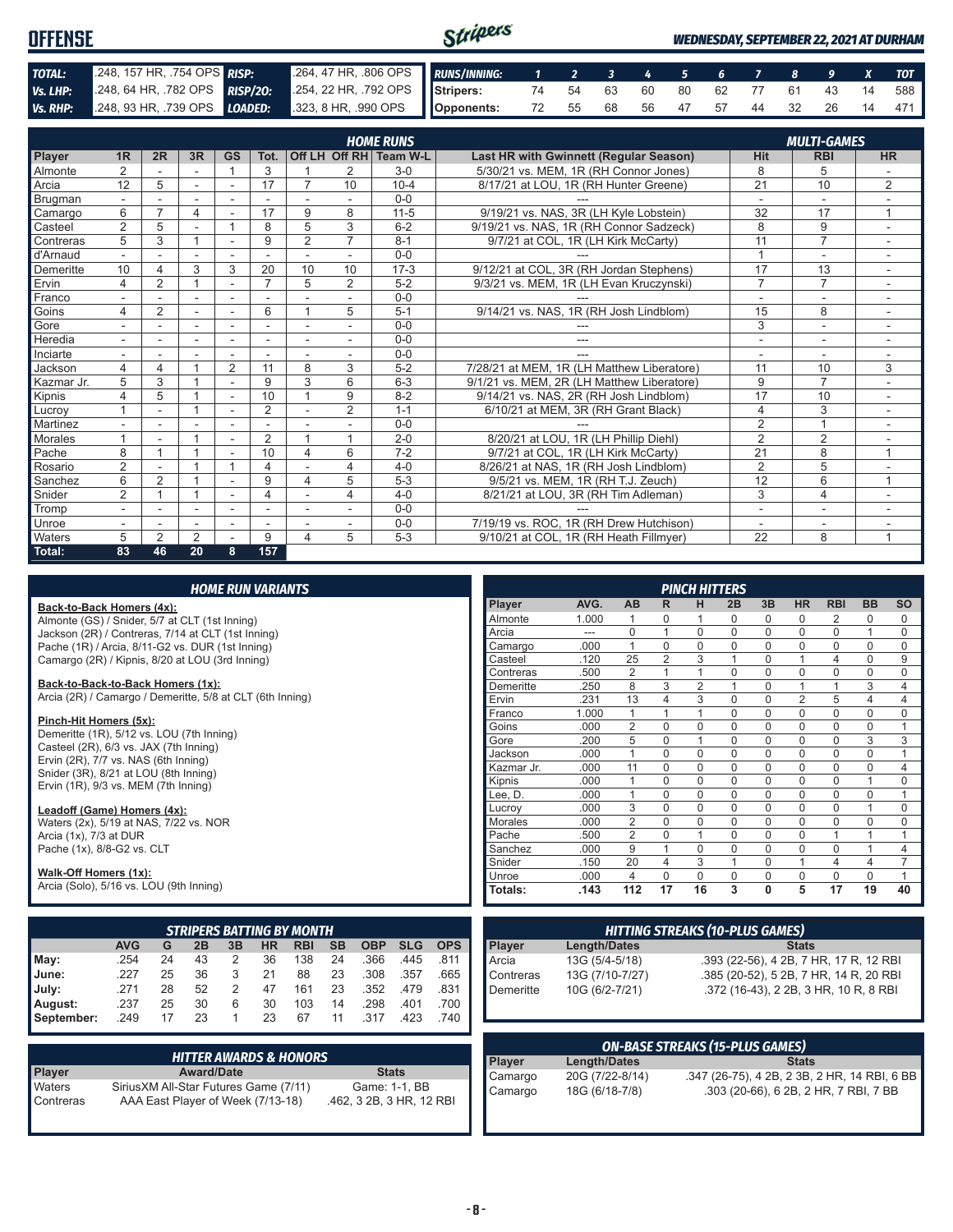## **SEASON SUMMARY**



## **TEAM HIGHS & LOWS**

| <b>OFFENSE:</b>                                                                     |  |
|-------------------------------------------------------------------------------------|--|
|                                                                                     |  |
| <b>PITCHING:</b>                                                                    |  |
| <b>DEFENSE:</b><br>Most Double Plays Turned, Game  3 (6x, last: 8/21 at Louisville) |  |

### Most Caught Stealing, Game .............................................. 2 (8/8-G1 vs. Charlotte) **TEAM MISCELLANEOUS**

Most Errors, Game ..................................................................3 (5/15 vs. Louisville) Most Stolen Bases Allowed, Game ...............................................4 (7/4 at Durham)

| Largest Blown Lead (Loss)3 Runs (4x, last: 8/6 vs. Charlotte, 5-2, 6-10) |
|--------------------------------------------------------------------------|
|                                                                          |
|                                                                          |
|                                                                          |
|                                                                          |
|                                                                          |
|                                                                          |
|                                                                          |
|                                                                          |
|                                                                          |

### **INDIVIDUAL HIGHS & LOWS**

| <b>HITTING (GAME):</b> |  |
|------------------------|--|
|                        |  |
|                        |  |
|                        |  |
|                        |  |
|                        |  |
|                        |  |
|                        |  |
|                        |  |
|                        |  |
|                        |  |
|                        |  |
|                        |  |
|                        |  |
|                        |  |

#### **PITCHING (GAME):**

#### **DEFENSE (GAME):**

### **STREAKS**

#### **OFFENSIVE (LONGEST IN 2021 ONLY):**

#### **PITCHING (LONGEST IN 2021 ONLY):**

| <u>THEIMS (ESNSES) IN ESTIMATING</u> |                                                                        |
|--------------------------------------|------------------------------------------------------------------------|
|                                      | Consecutive Starts with Win3 Starts (3x, last: K. Wright, 9/8-Current) |
|                                      |                                                                        |
|                                      |                                                                        |
|                                      |                                                                        |
|                                      |                                                                        |
|                                      |                                                                        |

### **LAST TIME IT HAPPENED (GWINNETT REGULAR-SEASON HISTORY)**

#### **INDIVIDUAL OFFENSE:**

|                             | Homers, Both Sides of Plate  Drew Waters (5/18/21 at Nashville)            |
|-----------------------------|----------------------------------------------------------------------------|
|                             |                                                                            |
|                             |                                                                            |
|                             | Back-to-Back-to-Back Homers  Arcia/Camargo/Demeritte (5/8/21 at Charlotte) |
|                             |                                                                            |
|                             |                                                                            |
|                             |                                                                            |
|                             |                                                                            |
|                             |                                                                            |
|                             |                                                                            |
|                             |                                                                            |
|                             |                                                                            |
|                             |                                                                            |
|                             |                                                                            |
| <b>INDIVIDUAL PITCHING:</b> |                                                                            |
| 0.0 Inning Porfoot Camo     | Novor                                                                      |

| 9.0-Inning No-Hitter (Solo)Todd Redmond (5/28/10 at Louisville)                |
|--------------------------------------------------------------------------------|
| 9.0-Inning No-Hitter (Comb.) Wooten/Marksberry/Ramirez (6/30/16 at Louisville) |
|                                                                                |
|                                                                                |
|                                                                                |
| 21 Consecutive Saves Converted Jairo Asencio (9/6/09-8/8/11)                   |
| 25.0-Inning Scoreless Streak Stephen Marek, 25.1 IP (6/6/10-8/2/10)            |

### **TEAM OFFENSE:**

| <u>I EAM UFFENSE.</u>        |                                                                     |
|------------------------------|---------------------------------------------------------------------|
|                              |                                                                     |
|                              |                                                                     |
|                              |                                                                     |
|                              |                                                                     |
|                              |                                                                     |
|                              |                                                                     |
|                              |                                                                     |
|                              |                                                                     |
|                              |                                                                     |
|                              |                                                                     |
|                              |                                                                     |
|                              |                                                                     |
|                              |                                                                     |
|                              |                                                                     |
| <b>TEAM PITCHING:</b>        |                                                                     |
|                              |                                                                     |
|                              |                                                                     |
|                              |                                                                     |
|                              |                                                                     |
|                              |                                                                     |
|                              |                                                                     |
|                              |                                                                     |
|                              |                                                                     |
|                              |                                                                     |
| <b>TEAM DEFENSE:</b>         |                                                                     |
|                              | Turn a Triple Play  6/5/21 vs. Jacksonville (Camargo-Kipnis-Snider) |
|                              |                                                                     |
| <b>TEAM MISCELL ANEOLIS:</b> |                                                                     |

#### **TEAM MISCELLANEOUS:**

| 21-Run Margin of Defeat…………………………………7/13/12 at Louisville (Lost 1-22) |
|-----------------------------------------------------------------------|